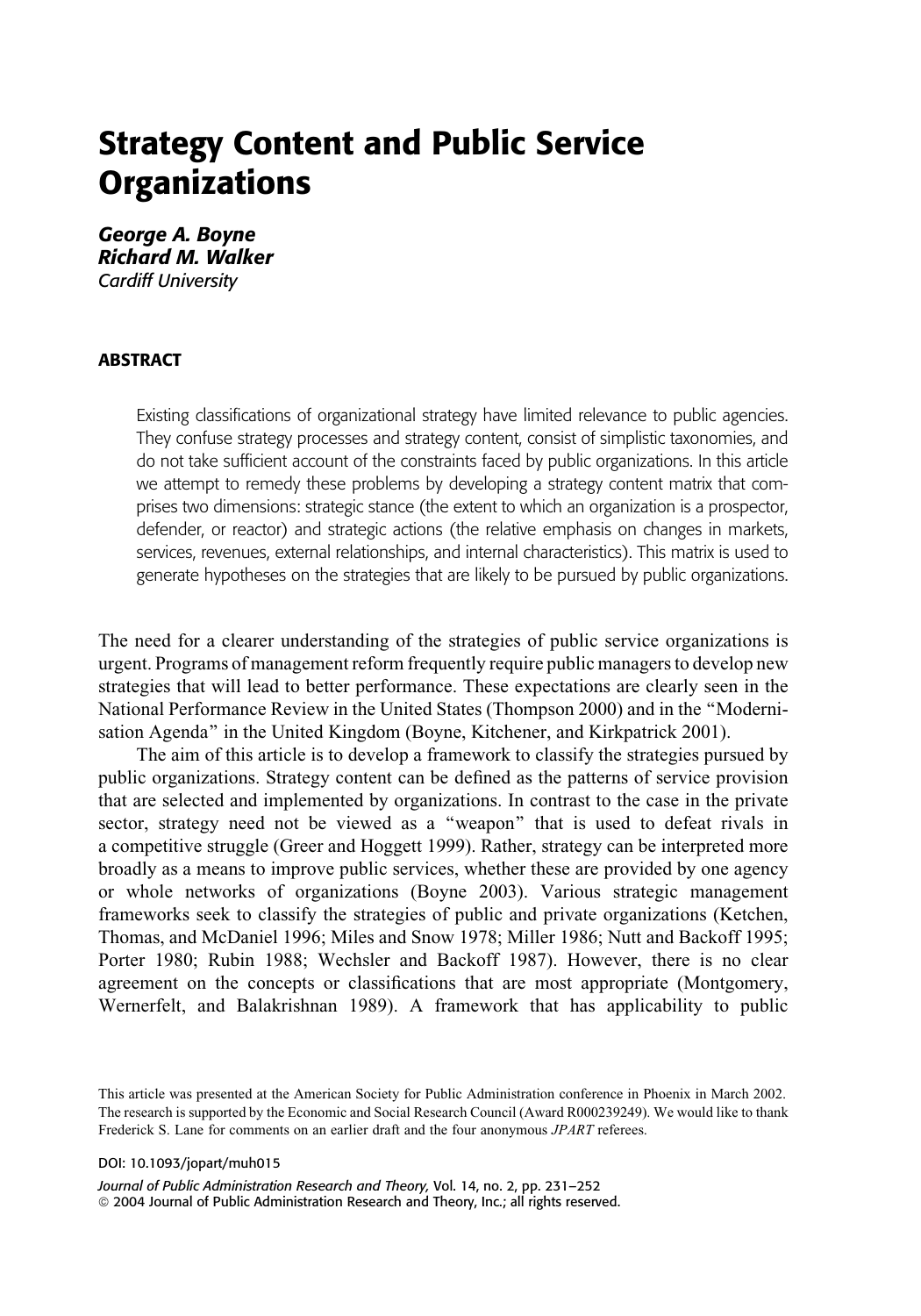organizations will make it possible to identify and measure their strategy content. This classification scheme could then be used in two ways in strategy research: as a dependent variable (in order to understand why particular strategies are adopted) and as an explanatory variable (in models of organizational performance).

The remainder of this article is structured as follows. First, we discuss the meaning of the term *strategy content* and critically review existing frameworks for analyzing organizational strategies in the private and public sectors. Next we present a new matrix for conceptualizing and measuring strategy in public service organizations. Finally, we use this matrix to develop propositions on the strategies that public service organizations are likely to adopt.

#### EXISTING MODELS OF STRATEGY CONTENT

Strategy researchers focus on the relationships among organizational environments, strategy processes, strategy content, and organizational performance. The term strategy process (or strategy making) refers to how objectives and actions are selected or formulated (Hart 1992). The outcome of this process is strategy content itself, which is ''a pattern of action through which [organizations] propose to achieve desired goals, modify current circumstances and/or realize latent opportunities'' (Rubin 1988, 88). Strategy content can be conceptualized at two levels. First, it can be seen as a general approach that describes the organization's position and how it interacts with its environment. We refer to this as ''strategic stance,'' or the broad way in which an organization seeks to maintain or improve its performance. It has been argued that this level of strategy is relatively enduring and unlikely to change substantially in the short term (Zajac and Shortell 1989). The second level of strategy involves the specific steps that an organization takes to operationalize its stance. We refer to these as ''strategic actions,'' which are more likely to change in the short term (Fox-Wolfgramm, Boal, and Hunt 1998). Stance and actions together constitute an organization's strategy content.

A large literature on the strategy content of private-sector organizations has developed (e.g., Fahey and Christensen 1988; Harrigan 1980; Miller 1986). However, this literature displays three main problems that restrict its relevance to the strategies of public organizations: false conflicts between strategy typologies that are supposedly competing but are actually complementary, simplistic and unidimensional classification systems that seek to locate different organizations in mutually exclusive boxes, and a failure to recognize the distinctive characteristics of management in the public sector. We now consider each of these issues in turn.

# False Conflicts

The two dominant models of strategy content in the private sector were developed by Miles and Snow (1978) and Porter (1980). These models are usually presented as competing classifications of organizational strategy (Segev 1989; Slater and Olson 2000; Walker and Ruekert 1987). Miles and Snow propose that managers develop enduring patterns of strategic behavior that seek to align an organization to its environment. Their typology corresponds closely with our concept of strategic stance. They identify four main types of strategy on the basis of fieldwork in four industries: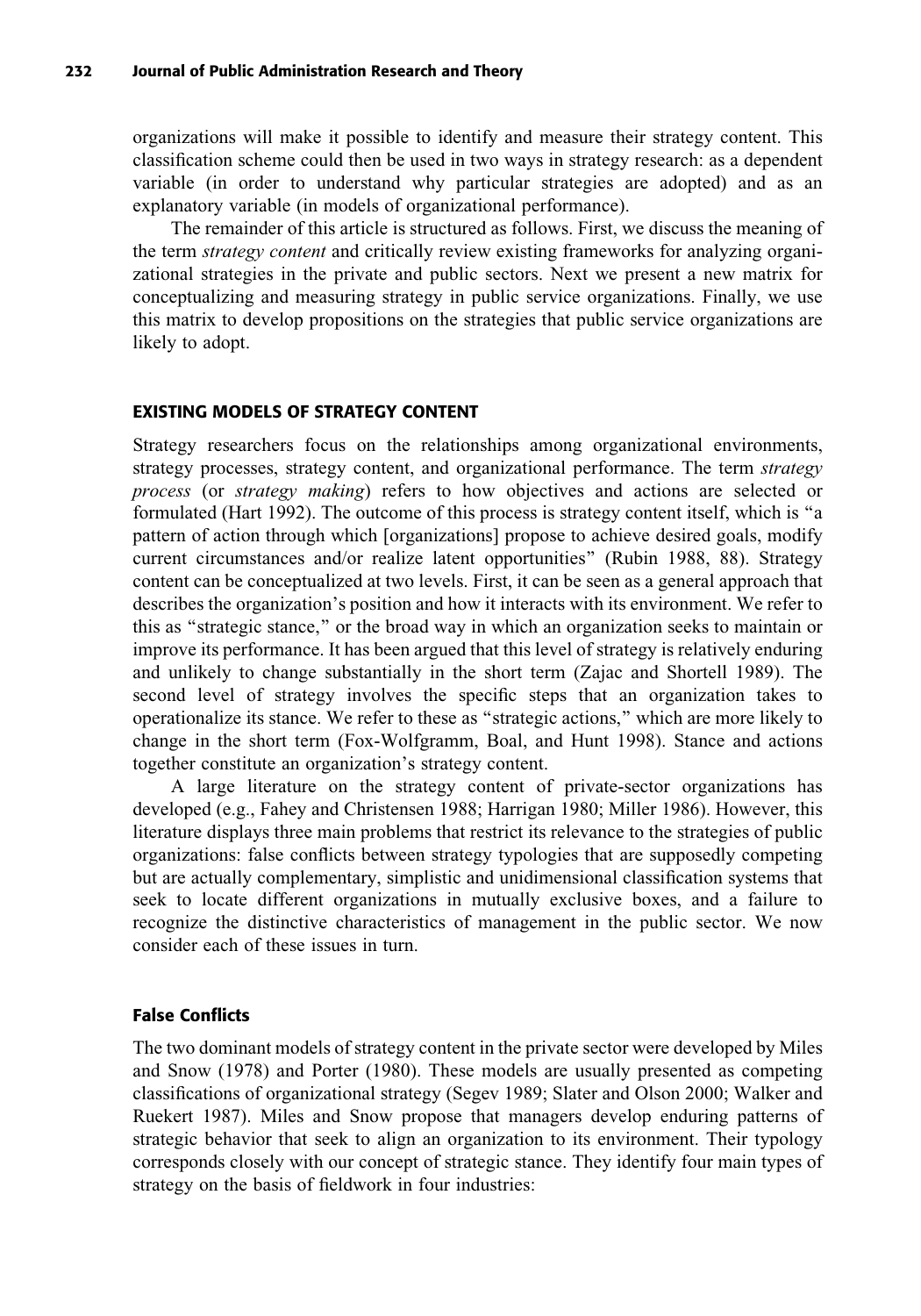- i. Prospectors are organizations that ''almost continually search for market opportunities, and they regularly experiment with potential responses to emerging environmental trends'' (Miles and Snow 1978, 29). Prospectors are often pioneers in the development of new products.
- ii. Defenders are organizations that take a conservative view of new product development and attempt to maintain a secure position in a narrow segment of the market. They typically compete on price and quality rather than on new products or markets and ''devote primary attention to improving the efficiency of their existing operations'' (Miles and Snow 1978, 29).
- iii. Analyzers represent an intermediate category, sharing elements of both prospector and defender. They maintain a secure market position within a core market, much like a defender, but also seek new markets and products, as a prospector does. Analyzers are rarely ''first movers'' but, instead, ''watch their competitors closely for new ideas, and ... rapidly adopt those which appear to be most promising'' (Miles and Snow 1978, 29).
- iv. Reactors are organizations in which top managers frequently perceive change and uncertainty in their organizational environments but typically lack any consistent strategy. A reactor ''seldom makes adjustment of any sort until forced to do so by environmental pressures'' (Miles and Snow 1978, 29).

The central contention of the Miles and Snow model is that prospectors, defenders, and analyzers perform better than reactors, which is supported in a number of studies of private industries (e.g., Conant, Mokwa, and Varadarajan 1990; Shortell and Zajac 1990). These four strategic orientations have similarities with conceptualizations of the behavior of public-sector managers. For example, Downs (1967) identifies some bureaucrats as ''climbers'' (who search for new opportunities for career advancement), ''conservers'' (who seek to hold what they have), ''mixed-motive officials'' (a combination of climbers and conservers), and ''statesmen'' (who are driven by societal pressures).

Porter's (1980) typology identifies three generic strategies that might lead to success for a business and one strategy that would result in failure. Companies that are ''cost leaders'' sell their products at prices below those of their competitors. ''Differentiation'' is a strategy of creating products that are perceived by customers as unique. ''Focus'' involves competing in a narrow segment of the market, through either cost leadership or differentiation. If a firm does not choose one of these three approaches, then it is "stuck in the middle,'' which Porter argues will lead to poorer performance. Porter's typology corresponds closely with our concept of strategic actions: an emphasis on quality or price and a decision to aim for a narrow or wide market could be used to operationalize a variety of strategic stances. For example, a prospector may choose to develop better products in a wider market, whereas a defender may seek a price advantage in a narrow market.

If Miles and Snow provide a typology of strategic stance, and Porter provides a model of strategic actions, then it is clear that there is no necessary contradiction between them. Rather, they are dealing with two levels of strategy content that can be combined as shown in figure 1. The headings for the columns in the table draw on Mintzberg's (1988) clarification of Porter's model. Mintzberg argues that Porter provides a menu of strategies that are potential complements rather than stark alternatives. For example, an organization may simultaneously seek to change price and quality while broadening or narrowing its market niche. This implies that different strategies can be mixed and combined, which is an argument that we now develop in more detail.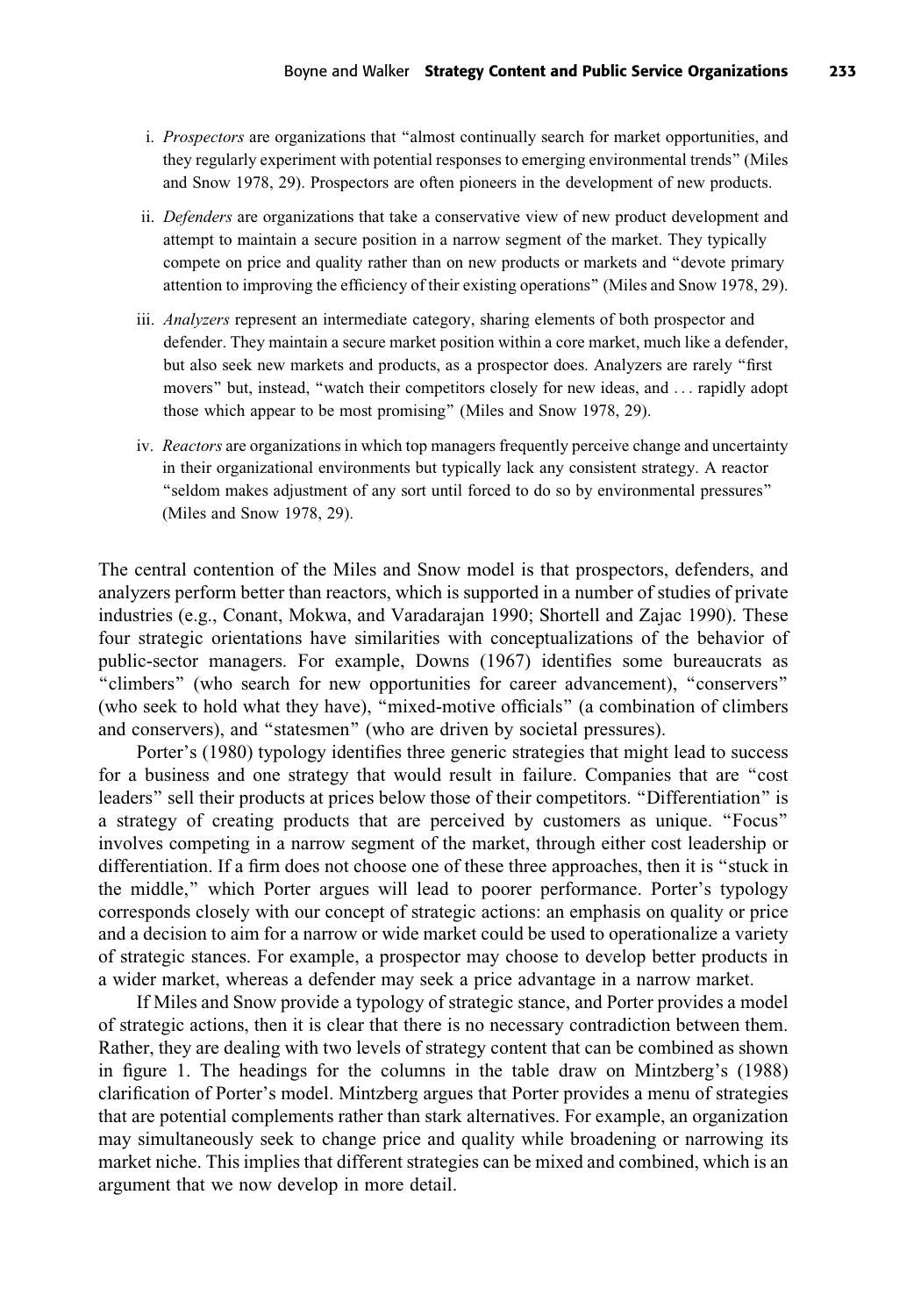|            | Markets | Products | Prices |
|------------|---------|----------|--------|
| Prospector |         |          |        |
| Defender   |         |          |        |
| Analyzer   |         |          |        |
| Reactor    |         |          |        |

Figure 1 Strategy Content Matrix Combining Miles and Snow's Typology with Porter's Typology

# Simplistic Classification Schemes

Existing classifications of strategy in the private sector have been extensively criticized because they do not meet the criteria of a good typology. Important typological criteria for judging the conceptual boxes include completeness, mutual exclusiveness, and internal homogeneity. Chrisman, Hofer, and Boulton (1988) argue that the elements of Porter's (1980) typology are not mutually exclusive because businesses pursue cost leadership and differentiation simultaneously (see also Hill 1988). Empirical tests of Porter's typology have also highlighted problems. Research by Miller and Dess (1993) has shown that the classification system is not complete because it does not cover all strategies adopted by private firms. Moreover, other work has suggested that Porter's ''stuck in middle'' category is not necessarily the ''lemon'' of competitive strategy (Campbell-Hunt 2000) and can result in higher performance (Yamin, Gunasekaran, and Mavondo 1999). Similarly, Miles and Snow's (1978) categories are not mutually exclusive—the analyzer category is an intermediate form of strategy that shares key characteristics of the prospector and defender types (Zahra and Pearce 1990).

#### Figure 2

The Unidimensional Taxonomic Approach. Organizations can be assigned exclusively to one box (e.g. B).

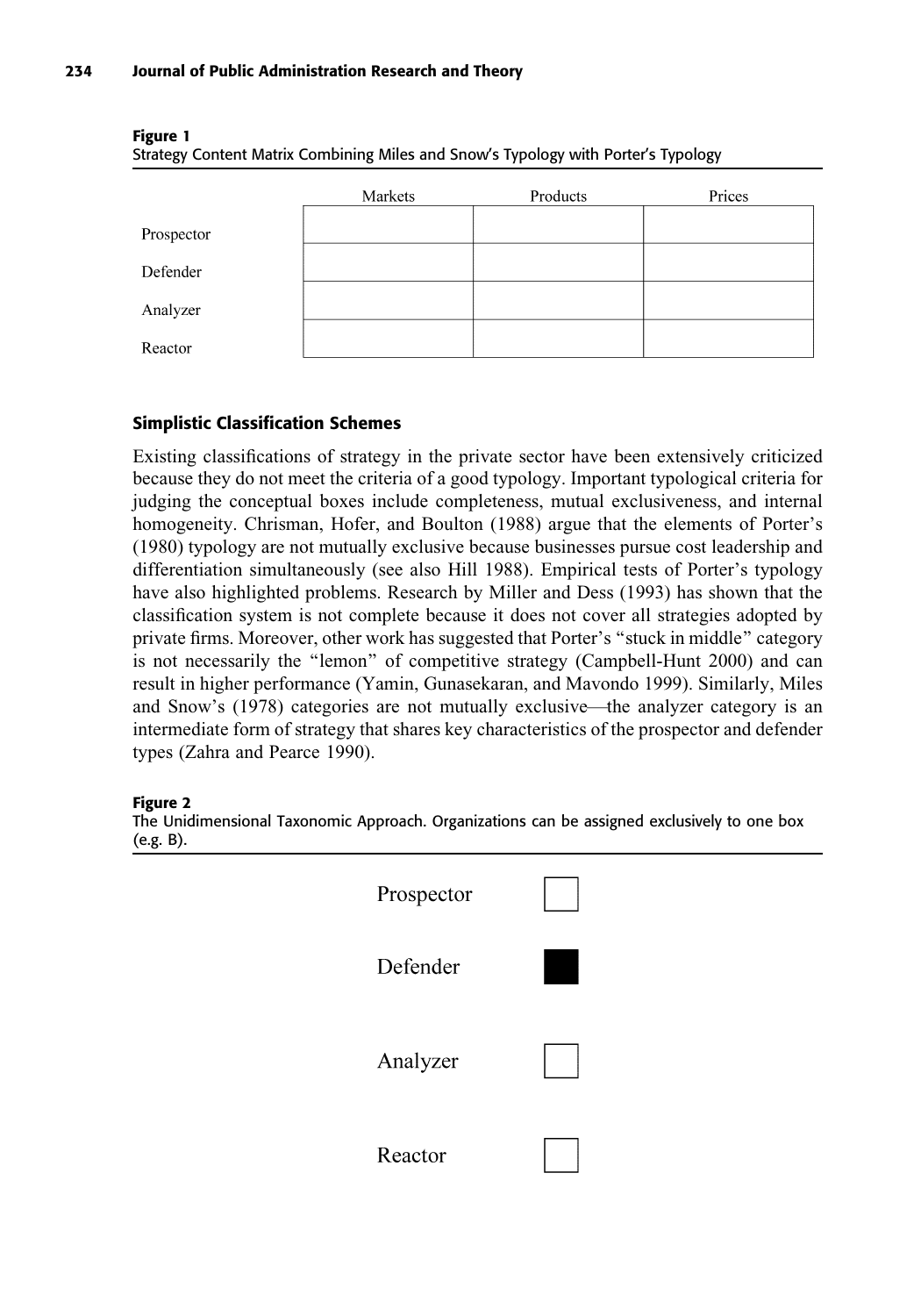# Action Products Prices Market Prospector Stance Defender Analyzer Reactor

These criticisms highlight significant taxonomic flaws in attempts to classify organizational strategies (Chrisman, Hofer, and Boulton 1988). However, they miss a more fundamental point: a taxonomy is a simplistic and unidimensional device for conceptualizing and measuring strategy (Ginsberg 1984; Venkatraman and Grant 1986). A taxonomic approach assumes that all organizations can be placed in one of a small set of strategy types (see figure 2). This is reflected clearly in empirical work that takes the form of asking private managers to identify whether their company is, for example, a ''cat,'' ''dog,'' or ''fish.'' However, strategies are not like species of animals because they can be mixed and combined. Furthermore, strategies need not be mutually exclusive, so the attempt to satisfy this taxonomic criterion is inappropriate. As we have argued above, strategy consists of two dimensions (stance and actions), so organizations cannot be placed on a single list of conceptual categories. Moreover, they are unlikely to fit a single location on two dimensions (see figure 3). Rather, the relevant question is the balance of an organization's strategies among a variety of combinations of stance and actions. We

#### Figure 4

The Two-Dimensional Mapping Approach. Elements of strategy present in most boxes to some extent (indicated by percentage figures).

|            | Action         |                |        |
|------------|----------------|----------------|--------|
|            | Markets        | Products       | Prices |
| Prospector | 20%            | 15%            | 10%    |
| Defender   | $\overline{0}$ | $5\%$          | 10%    |
| Analyzer   | 10%            | 5%             | $5\%$  |
| Reactor    | 10%            | $\overline{0}$ | 10%    |
|            |                |                |        |

#### Figure 3

The Two-Dimensional Taxonomic Approach. Organizations can be located precisely and exclusively on the two dimensions (e.g. position A1).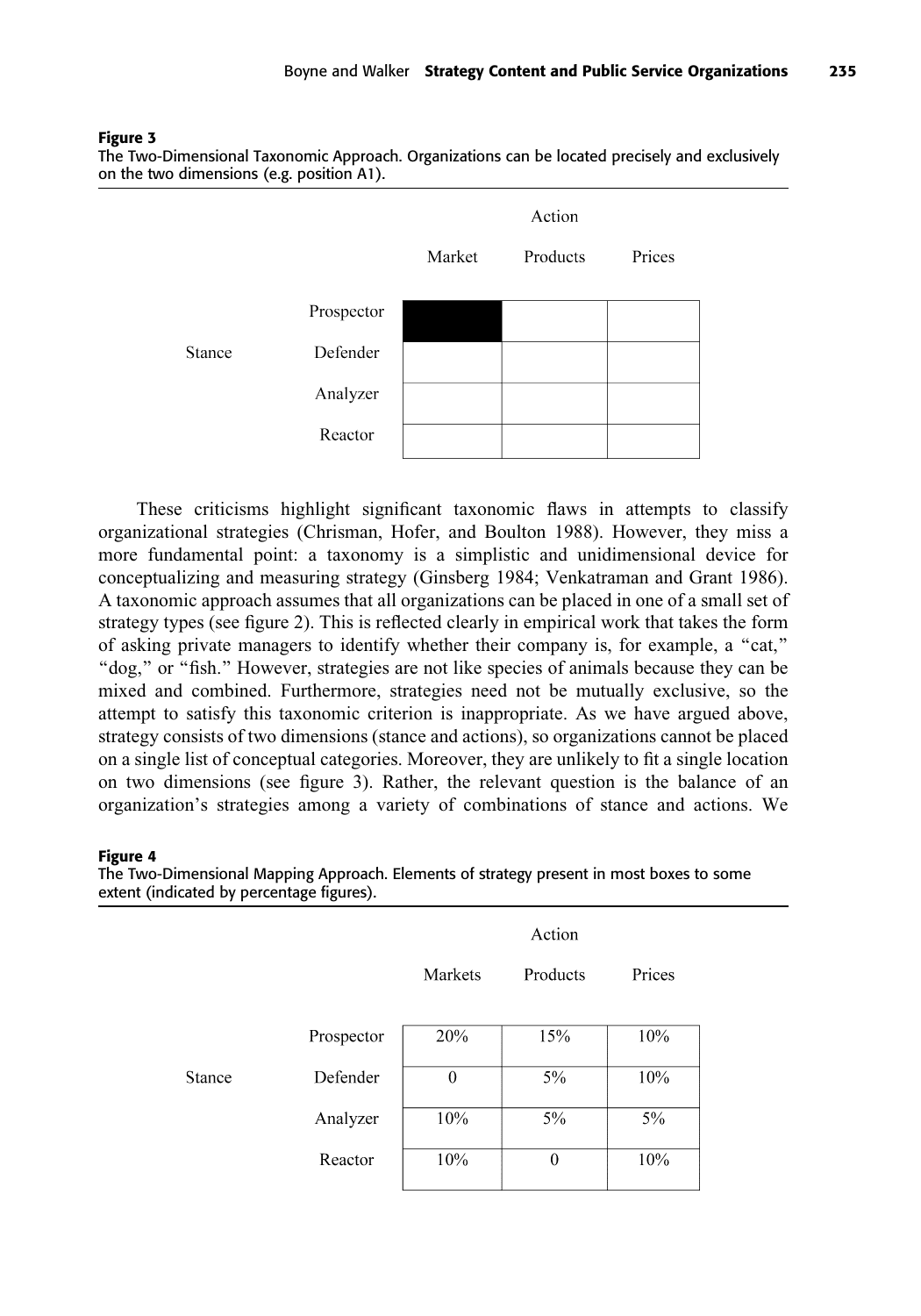suspect that the idea of a single dominant strategy that pervades a whole organization exists more in the realm of abstract academic models than in the reality of management practice. An organization may have a variety of strategies in different spheres of its activities. For example, it may be part prospector, analyzer, and reactor and use a combination of changes in markets, products, and prices (see figure 4). It follows that strategy variables are continuous, not categorical, and that a conceptual framework for identifying strategy content should be consistent with this.

# Private Strategies and Public Organizations

Almost all of the literature on strategy content has been developed for private firms. Even if the available taxonomies were valid, they might still have limited relevance to the external circumstances and internal characteristics of public organizations. Bozeman (1987) has usefully identified three variables that encapsulate the extent to which an organization is public or private: the level of collective ownership, the level of state funding, and the degree to which the behavior of managers is constrained by political forces rather than market forces. A purely public organization would be owned by a political community rather than private shareholders, receive all its money from a ''political sponsor'' rather than fee-paying customers, and be responsive to instructions from its political masters rather than the economic demands of consumers. These elements of publicness have profound implications for strategy content in public-service organizations.

First, the literature on private organizations tends to assume that senior managers are free to select their strategies from a wide range of available options, albeit within constraints such as market forces and technological feasibility. For example, private firms can abandon unprofitable markets or products and seek better returns elsewhere and can vary the quality or price of their services in a search for a higher market share. By contrast, public agencies are much more likely to have strategy content *imposed* on them (Boschken 1988; Bozeman and Straussman 1990; Nutt and Backoff 1993; Ring and Perry 1985). In other words, public organizations are more likely than private firms to be subject to pressures of coercive isomorphism (DiMaggio and Powell 1983) that influence their strategic orientation. For example, in recent years local governments in Australia and the United Kingdom have been required to contract out specified proportions of their services as part of a quest for efficiency savings (Aulich 1999; Boyne 1998). Indeed, there is evidence that the external constraints on local governments are so great that the turnover of political and managerial elites makes little difference to strategic decisions on organizational growth (Boyne, Ashworth, and Powell 2001).

Second, even if strategy content is not directly imposed, public organizations are likely to be highly *regulated* by the political sponsors that provide their funding (Hood et al. 1999). The regulatory instruments that can be wielded by governments include performance indicators, planning systems, inspection, audit, budgetary controls, and annual reports (Ashworth, Boyne, and Walker 2002). Such regulatory frameworks are likely to constrain public-sector strategy content in two ways: by placing actual limits on strategic decisions and by inhibiting "entrepreneurial" behavior by public managers who may constantly have to consider whether new strategies will be acceptable to their regulators (Boschken 1988). Although the issue of regulation is considered in the literature on private companies, it is usually included as an ''auxiliary hypothesis'' to account for cases that do not fit easily into strategy taxonomies (e.g., Snow and Hrebiniak 1980). By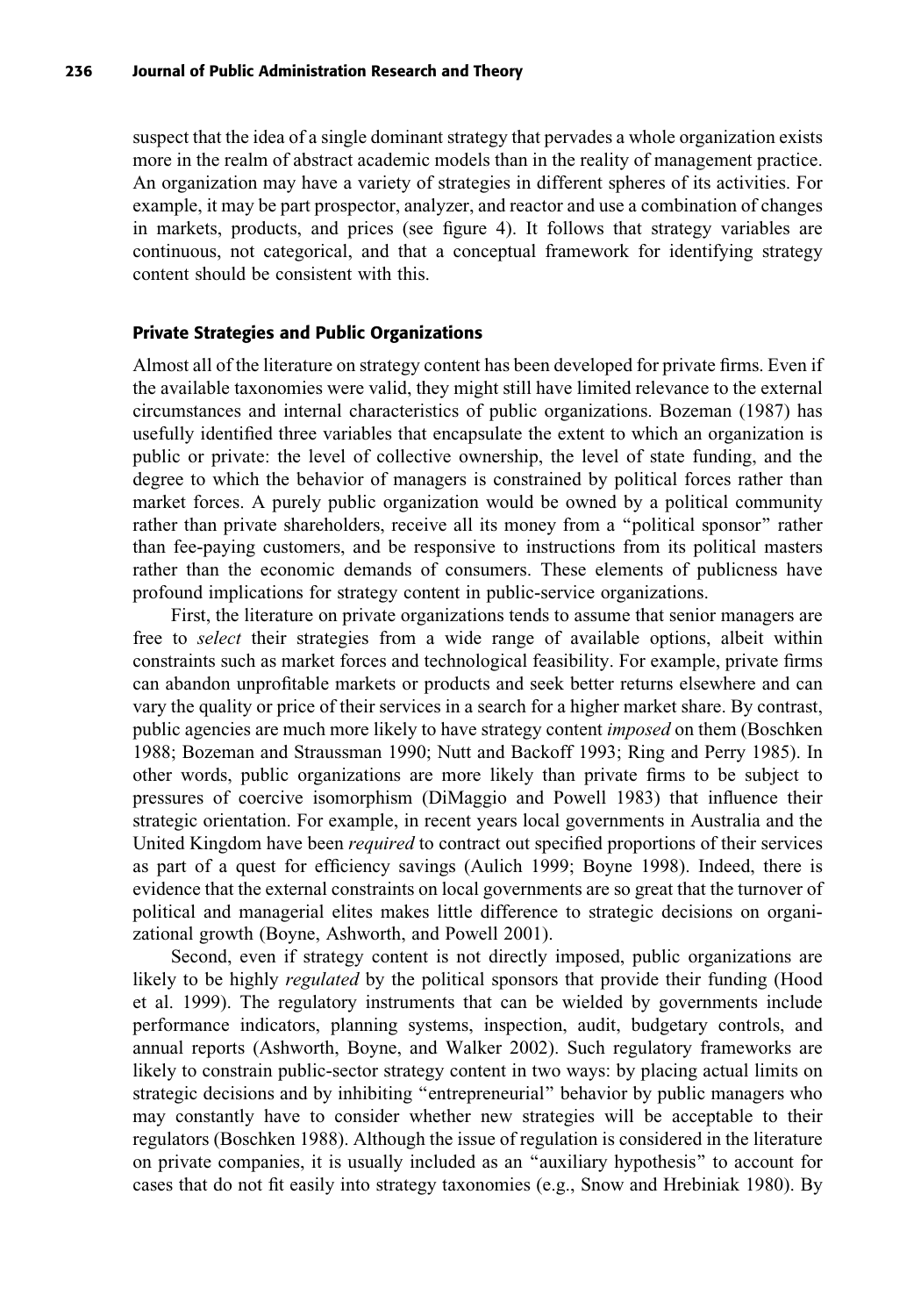contrast, in the public sector the relationship between regulation and strategy content is likely to be central rather than peripheral.

# PREVIOUS CLASSIFICATIONS OF STRATEGY CONTENT IN PUBLIC-SERVICE ORGANIZATIONS

A small literature on organizational strategies in public-service organizations has evolved since the early 1980s. Wortman's comment that this ''truly is virginal territory for the strategic management researcher'' (1979, 353) may no longer be accurate, but the map remains small and sketchy. Moreover, most of the literature is concerned with strategy processes in public organizations (e.g., Hickson et al. 1986; Ring 1988; Ring and Perry 1985). This emphasis may reflect an assumption that processes of strategy formulation and implementation count rather than the actual content of strategies. We reject this view and believe that strategic stance and actions are at least as important as strategy processes and, indeed, may be more so. Organizations may have ''perfect'' processes of strategy formulation and implementation but still have a perfectly useless strategy that fails to deliver desired outcomes. These arguments assume that strategic management makes a difference to performance and that organizational success and failure are not simply the product of ''random selection'' (Kaufman 1985). Support for the view that ''management matters'' in the public sector is provided by recent research on Texas school districts (Meier and O'Toole 2001, 2002).

In this section we summarize and critically review the four existing models of strategy content in public organizations. We argue that each one is narrow or flawed in its conceptualization of organizational strategy.

Stevens and McGowan (1983) develop a typology of strategic responses to fiscal stress in ninety U.S. local governments. Their approach is largely inductive—managers and mayors were asked to identify whether they were using any of twenty-five strategies that were then grouped into six generic approaches through factor analysis. These were ''seek external revenue," "compromise existing authority and financial position" (e.g., by defaulting on debt), "increase internal revenue," "seek additional state aid and authority," ''state pays high-cost items,'' and ''cut safety and human services.'' This is an interesting first attempt to classify strategy content in the public sector, but it is deficient in two main ways.

First, the six types of strategy are limited to a specific organizational problem—how to deal with a decline in funding. This may have been typical of public agencies in the 1980s, especially local governments (Mouritzen 1992), but is far from a universal phenomenon. Thus, the typology is potentially relevant only to a specific set of environmental circumstances. Second, even within these circumstances the six types of strategy refer to specific actions rather than a general stance. For example, any of the strategic responses could be used by a prospector, defender, analyzer, or reactor. The typology is, therefore, incomplete because it covers only one of the two dimensions of strategy content that we have identified.

Wechsler and Backoff (1986) derive four types of strategy content from case studies of four public agencies in Ohio. The four categories are ''developmental'' (similar to a prospector), ''transformational'' (a mix of prospector and reactor), ''protective'' (similar to a defender), and ''political'' (which refers to strategy processes rather than content). These four ''grand strategies'' are based on different combinations of the following eight variables: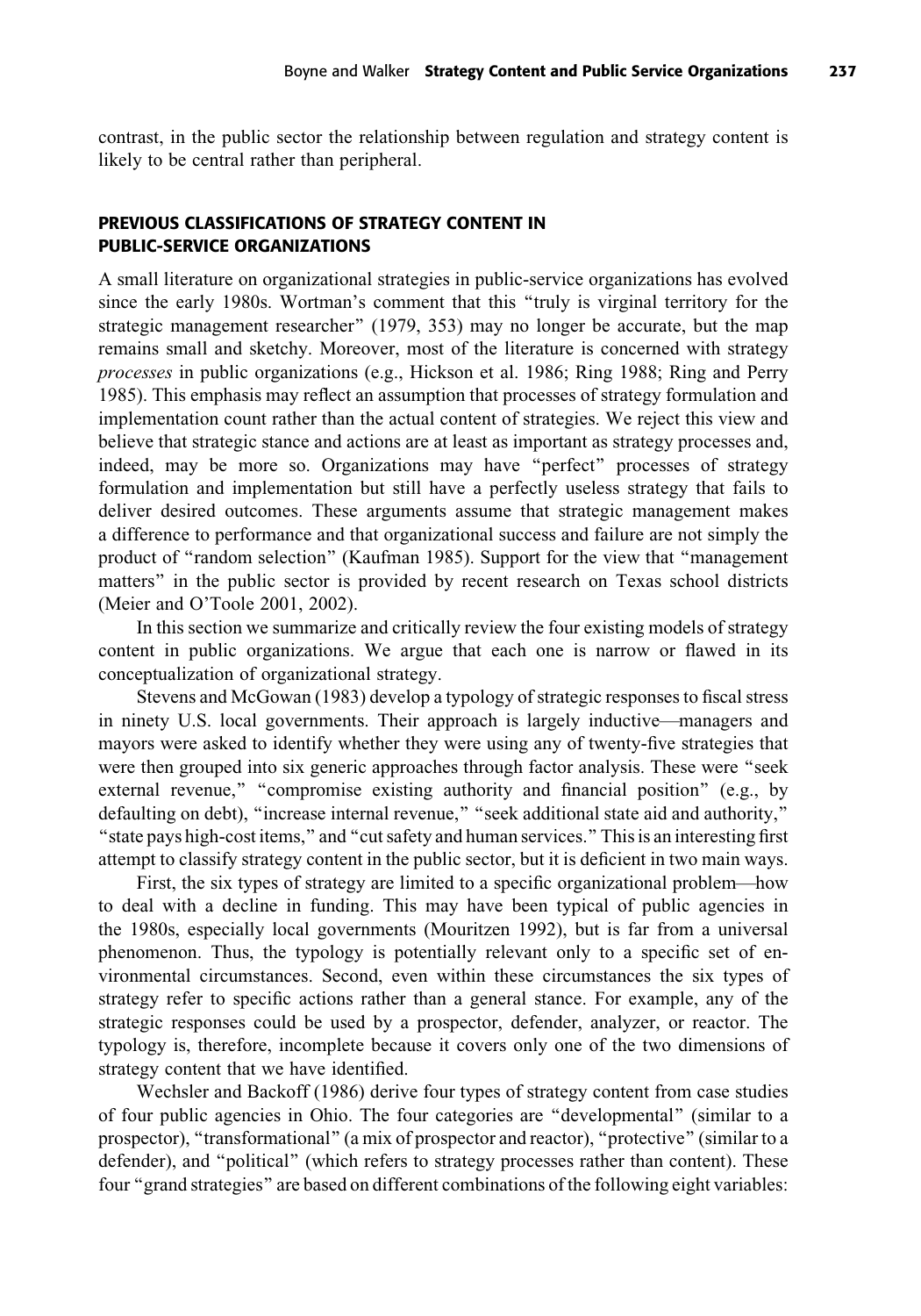- i. the extent to which external actors attempt to influence the strategy of an agency
- ii. whether control over strategic direction is external or internal
- iii. whether strategy anticipates events or reacts to them
- iv. the objectives of strategy
- v. the orientation toward change and the status quo
- vi. whether the scope of strategy covers a broad or narrow set of issues
- vii. the level of management attention to strategic issues
- viii. the balance between external and internal targets

These underlying components of the typology make up a mélange of strategic *goals* (items iv and viii), strategy *processes* (items i, ii, and vii), strategic *stance* (items iii and v, which echo elements of Miles and Snow's 1978 typology), and strategic actions (item vi, which is similar to Porter's 1980 concept of differentiation). This is not, by any means, a typology of strategy content alone. Furthermore, the elements of content that are included are few in number (items iii, v, and vi) and incomplete. For example, the strategic actions element makes no reference to new services or sources of revenue.

Rubin attempts to develop an ''archetypal typology of strategic action'' that is "elemental enough to apply to any [public-sector] context" (1988, 85). The methodology for constructing the typology is unclear, but it seems to have been informed by evidence from case studies of twenty-seven public-sector organizations. Like Wechsler and Backoff (1986), Rubin falls into the ''strategy in fours'' school of typologists. His four generic strategies are as follows:

- i. the "saga," which is "a strategy configured to regain or protect a position or set of values perceived to be threatened by major internal or external change'';
- ii. the ''quest,'' which ''derives from a desire to make fundamental change in the current operations, priorities, or values of the organization'';
- iii. the ''venture,'' which is ''a pattern of action that focuses on either perceived opportunities or emergent problems''; and
- iv. the "parlay," which "evolves in situations of extreme turbulence ... where no clear trends or historic patterns can be discerned with any degree of confidence'' (1988, 90–93).

This may be a vivid set of metaphors, but it sheds little light on strategy content. The ''saga'' clearly refers to strategic goals; the ''venture'' could simply be a general definition of any organizational strategy; and the ''parlay'' is a description of a set of circumstances in the environment of an organization. This leaves the ''quest,'' which contains elements of both the prospector and the defender in Miles and Snow's (1978) typology. Thus, the supposed ''archetypal typology'' offers little coverage of strategic stance and none of strategic actions. Rubin's claim to have produced a classification of strategy that is ''basic to any context and is in effect protocontextual'' (1988, 102) is extravagant and unfounded.

The final and most recent classification of strategy content in public-service organizations is provided by Nutt and Backoff (1995). Their aim is to identify the strategies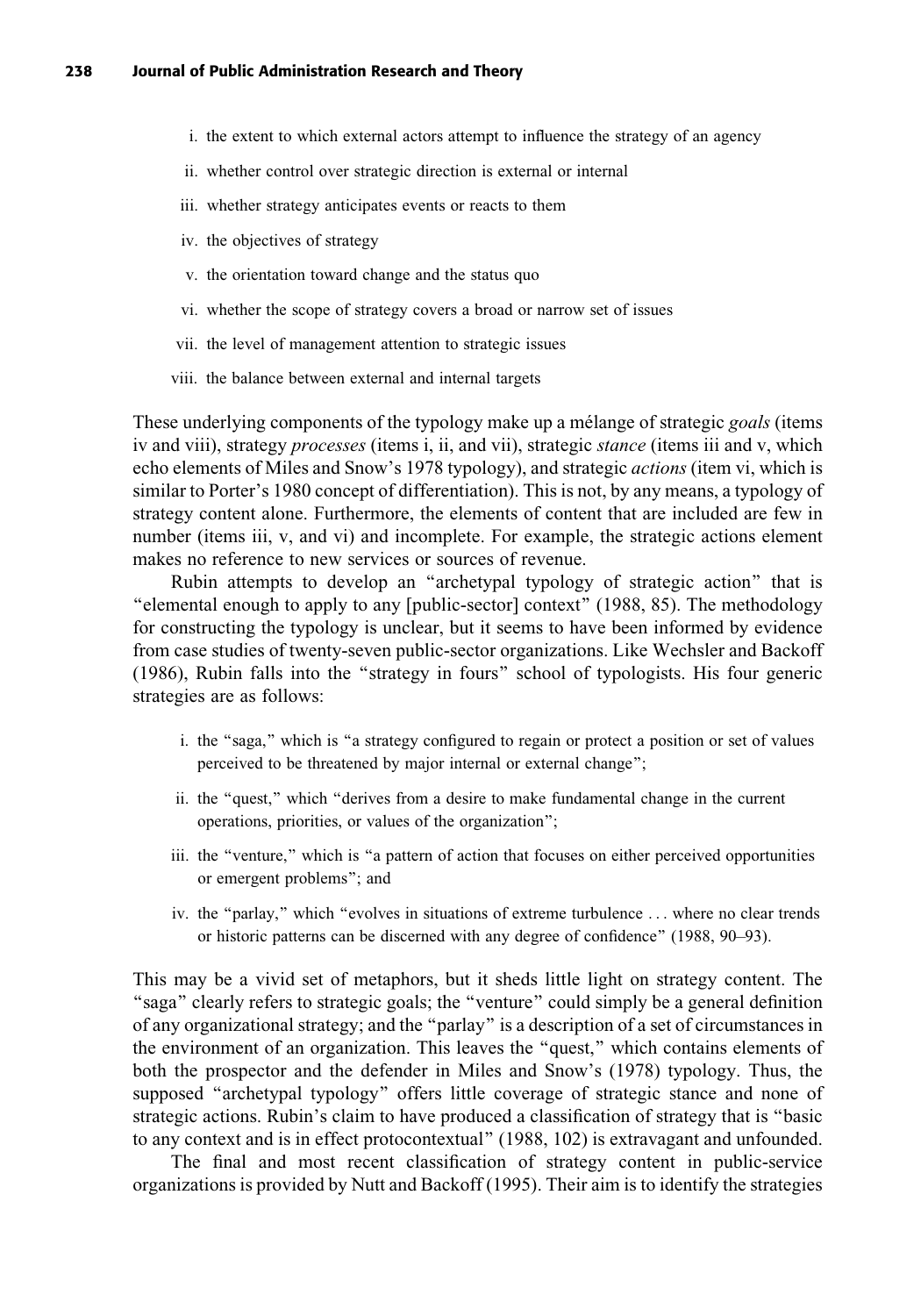that are appropriate in different organizational contexts. The environment of public agencies is dichotomized into high or low on two variables: the ''need for action'' and ''the level of responsiveness to such needs.'' These terms are vague (indeed, the latter variable seems to refer to the characteristics of an organization rather than its environment). Nevertheless, Nutt and Backoff use this two-by-two matrix of environmental context to identify the following eight types of strategy:

- i. dominators ''produce a strategy that takes action with little responsiveness to legitimate authority or to stakeholders'';
- ii. directors ''accept some modest formal accountability'';
- iii. posturers ''adopt a strategy of minimal action'';
- iv. accommodators have ''some commitment to action in the agenda of issues'';
- v. drifters follow ''makework programmes and routines ... to create the aura of action'';
- vi. bureaucrats ''demonstrate moderate responsiveness by using programmed routines and standardised responses'';
- vii. compromisers attempt to prioritize ''needs and the actions each implies by playing one constituency against another''; and
- viii. mutualists respond ''to a diverse and ever-changing set of needs through strategy developments to meet those needs'' (1995, 197–203).

This classification is problematic in several important respects. First, some of the categories do not refer to strategy content. Items i–ii refer not to the steps that an organization is taking in pursuit of its objectives but, rather, to the degree of accountability for such steps. Similarly, items vii–viii refer to the strategic objective of meeting needs rather than the actions that should be taken. Second, the differences between some adjacent pairs of strategies are, at best, very thin and nuanced (e.g., posturers and accommodators, and compromisers and mutualists). Third, the classification system deals only with strategic stance and ignores strategic actions (e.g., there is little indication of the specific ways in which a mutualist could operationalize a commitment to meeting needs). And finally, it is not clear that Nutt and Backoff's list adds anything to existing typologies of strategy. For example, items iii–iv and item vi appear to be variants on Miles and Snow's (1978) strategy types of reactor and defender, respectively.

# A NEW CLASSIFICATION OF STRATEGY CONTENT

There are a number of weaknesses in the existing systems for classifying strategy content in public and private organizations. The typologies pose false contradictions, are categorical and unidimensional, and pay insufficient attention to the specific characteristics of public organizations. In particular, they neglect the importance of the imposition and regulation of strategies. Existing classifications of strategy in public organizations consider only strategic actions or strategic stance, and they confuse goals, processes, and strategy content. In the next section we present a new classification of strategy content that attempts to deal with these problems. This is, in effect, the first analysis of the strategy of public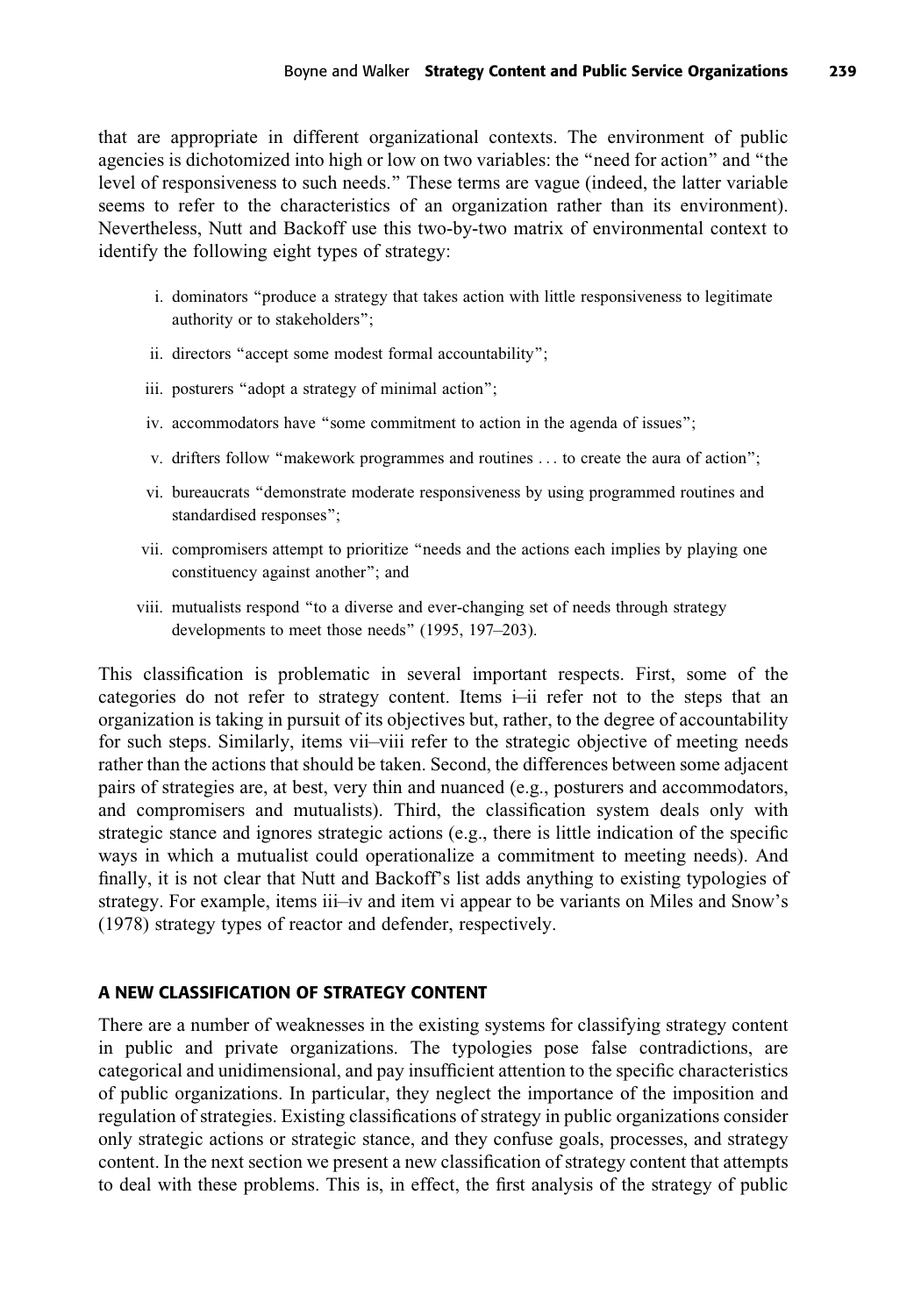organizations that not only is exclusively concerned with content but also distinguishes between strategic stance and strategic actions.

#### Strategic Stance

The strategic stance dimension of our classification is based on Miles and Snow's (1978) typology. As Walker and Ruekert argue, analyzers ''are essentially an intermediate type between the prospector strategy at one extreme and the defender strategies at the other'' (1987, 17). Therefore, our typology of strategic stance includes only prospectors, defenders, and reactors. It is important to emphasize that we are not seeking to place public organizations exclusively in one of these boxes. Rather, we expect organizations to pursue a mix of these strategies and for the mix to change over time as public agencies confront new constraints and opportunities. Thus, it is inappropriate to apply the taxonomic criterion of ''mutual exclusiveness'' to our classification of strategic stances. However, it is appropriate to apply the criterion of exhaustiveness. At a conceptual level, the three types of stance appear to cover all possible organizational responses to new circumstances: innovate (prospector), consolidate (defender), or wait for instructions (reactor). It remains to be seen whether these categories are empirically exhaustive.

Prospectors are likely to be pioneers, searching for new markets and experimenting with responses to emerging environmental trends (Miles and Snow 1978). It is anticipated that the characteristics of a public-sector prospector would therefore include innovation and rapid organizational responses to new circumstances, which in turn suggests that they would be leaders in their field, "first movers," and perhaps winners of innovation awards. A prospector may be seeking to expand its budget, may invade the ''policy space'' of other agencies (Downs 1967), or may be innovative within its preexisting budget where organizational slack permits this (Bourgeois 1981). Overall we would anticipate that a prospector would be more proactive than other agencies (Boschken 1988).

A defender would not be striving to be a leader in the field but would instead be a late adopter of innovations when they had been tried and tested. It would take a conservative view of new product development and focus on a narrow segment of the market to retain its existing portfolio of activities and to protect its share of the public budget from attacks by predatory prospectors (Miles and Snow 1978).

A reactor would have no consistent substantive stance because it would only adjust its strategy when forced to do so by environmental pressures. It is, therefore, likely to have its formal stance imposed through the actions of external agencies such as regulators. However, even if it is instructed to be a defender or prospector, it may lack the culture and expertise to adopt these strategies successfully.

This is not to argue that reactors are destined to perform less well than prospectors and defenders. In the private-sector literature, a reactor stance has been equated with an absence of strategy, which is assumed to lead to organizational failure (Inkpen and Chaudhury 1995). By contrast, a reactor strategy may be a deliberate and positive choice in a public-sector environment that values responsiveness to the shifting demands of external stakeholders (Rainey 1997). Prospectors may be perceived as excessively eager to take risks, and defenders may be seen as reluctant to respond to pressures for change. Reactors, unconstrained by a fixed strategic posture, may be more pliable and more ready to please their political superiors. Thus, in principle, a reactor stance can be seen as the best fit with the political circumstances that shape perceptions of organizational performance in the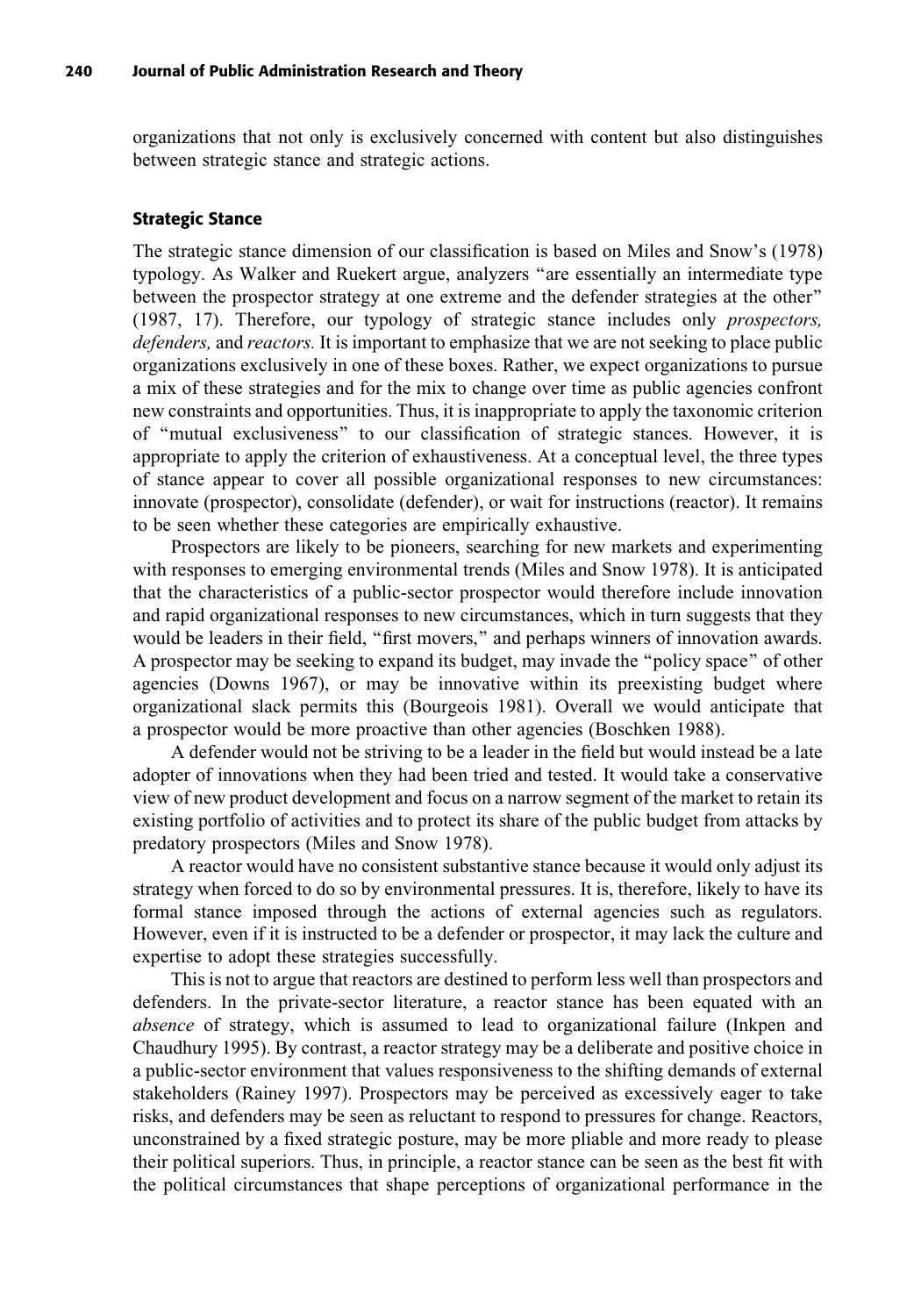public sector (Rainey and Steinbauer 1999). Whether such a strategic stance is successful in practice depends on whether public managers are sufficiently flexible to respond effectively to new policy agendas and political priorities. If so, a reactor strategy may be a source of strength rather than weaknesses. The relative success of different strategies is also likely to vary with environmental context. For example, Boschken's (1988) analysis of port authorities in the United States finds that prospectors performed best in a turbulent environment but that a reactor strategy was successful in a "protected" environment.

# Strategic Actions

Our second dimension of strategy is based on five types of specific actions that organizations may use to operationalize their stance. This list of actions is provisional and may need to be consolidated or extended as empirical work on the strategies of public organizations is undertaken. The strategic actions concern changes in markets, services, revenues, the external organization, and the internal organization. The first three of these strategic actions reflect Porter's (1980) typology of strategy content. We have replaced ''products'' with services and prices with revenues in order to match the strategic actions with the primary characteristics of public organizations. We have also extended Porter's typology to cover the external and internal attributes of agencies that provide public services, for reasons that we explain below.

As already argued, the taxonomic criterion of mutual exclusiveness is not relevant to our classification scheme because we are not attempting to place organizations in discrete boxes. The criterion of exhaustiveness is satisfied at a conceptual level by our classification because the strategic actions cover the three logical categories of behavior that are available to an organization: change the environment (move to a different market), change the relationship with an existing environment (by altering services, revenues, or external structure), or change itself (through modifications to internal structure).

The use of the term *strategic action* is intended to emphasize that strategy content refers to how organizations actually behave, in contrast to strategies that are merely rhetorical or intended but unrealized. This in turn implies that strategy content cannot be measured simply by reading organizational mission statements or paper plans. Although such sources can be a useful starting point for building a picture of strategy content, they need to be supplemented by the views of managers (preferably at various organizational levels) about strategy in practice. And most importantly, valid measurement of strategy content requires hard evidence on actual changes in markets, services, revenues, and external and internal structure.

### **Markets**

Though the scope of public business units may be constrained, because they cannot independently choose their own markets, they may sometimes be able to seek market entry or exit. A market may be defined geographically or through the characteristics of the clientele (e.g., a particular age group or set of service needs—see Shepherd 1990). Changes in markets may occur through opportunities to provide existing services to new groups of citizens. In Europe, housing associations (nonprofit social landlords) have been diversifying outside their core areas of activity into markets as disparate as leisure and employment, and training and education (Walker 1998; Walker and Jeanes 2001). Public services may be faced by new problems that require them to move into new markets. For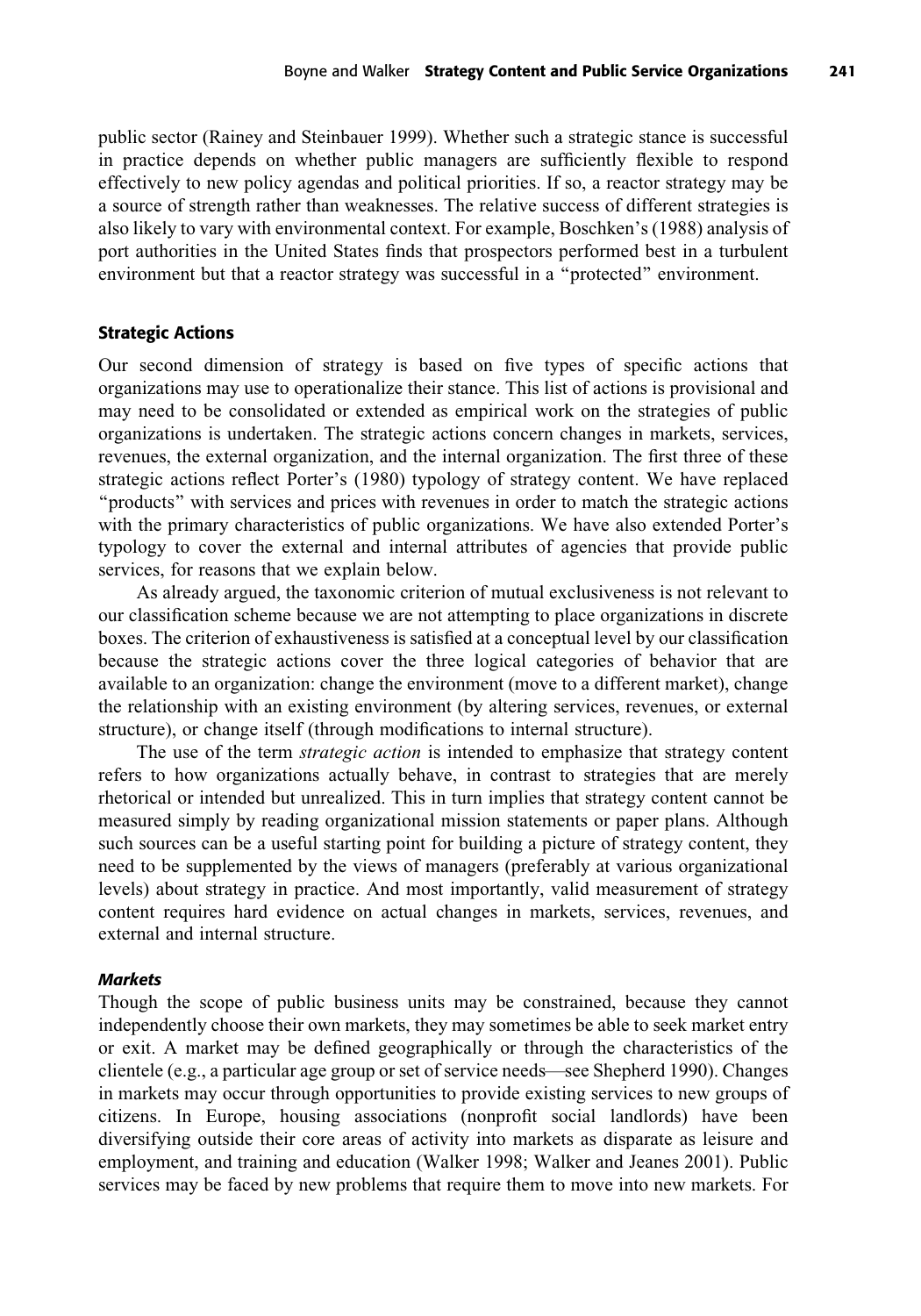example, health services across the world are required to respond to new diseases such as HIV/AIDS (Pettigrew, Ferlie, and McKee 1992). Public agencies can extend their markets through the creation of new organizational structures. For example, mergers or takeovers allow public agencies to provide their current services to new users in different geographical areas (Walker and Jeanes 2001). Conversely, a public agency can change its market by withdrawing from a particular geographical area or no longer serving a specific group of users.

# **Services**

Research on innovation in public organizations shows that new services can be provided to existing users (Borins 2000; Osborne 1998; Walker and Jeanes 2001). Walker, Jeanes, and Rowlands (2002) illustrate how a range of social welfare services—including community centers, youth schemes, health services, transport schemes, and care and support services—has been provided to existing public housing tenants. Borins (1998) reports that Pennsylvania's job centers run a program that delivers multiple skills-development and job search services to the unemployed in a one-stop shop.

The emphasis on customer focus in the reinvention movement in the United States and the Modernisation Agenda in the United Kingdom has led to public-service organizations developing new services in response to the needs of users. These include the provision of training services for neighborhood organizations and addressing issues that cut across traditional client groups, such as community safety, public health, sustainability, and regeneration (Martin 2000; Moon and deLeon 2001). Osborne (1998) discusses a range of new services provided by voluntary organizations, such as emergency accommodation for adolescents, lunch clubs for the elderly, and sex therapy services. Moreover, public organizations may also withdraw services—recent research on English local government indicates that managers are simultaneously abolishing some services and developing others (Enticott et al. 2002).

# Seeking Revenues

A major part of the strategy focus of public organizations is ensuring that they have sufficient revenues. This third public service strategic action is central to the work of Stevens and McGowan (1983). An important revenue strategy concerns the prices of services for which charges are levied. City managers in the United States have identified raising fees and charges to fund services as an acceptable form of extra revenue (Kearney, Feldman, and Scavo 2000; Moon and deLeon 2001). Quasi-public agencies, such as voluntary organizations, may seek additional revenues from a wide array of sources, including charitable donations (Moore 2000).

# External and Internal Organization

The final two action categories cover aspects of external and internal organization. These are included because of the constraints that public organizations may face in altering markets, services, or revenues. The strategic challenge for many public managers is to find better ways to deliver existing services in a fixed market with limited revenues. Thus, strategy may focus disproportionately on the organizational arrangements for service provision. Internal organization refers to variables such as structure, culture, leadership (Boyne and Dahya 2002), processes of formulation and implementation (Borins 2000; Chackerian and Mavima 2001), and management practices including strategic planning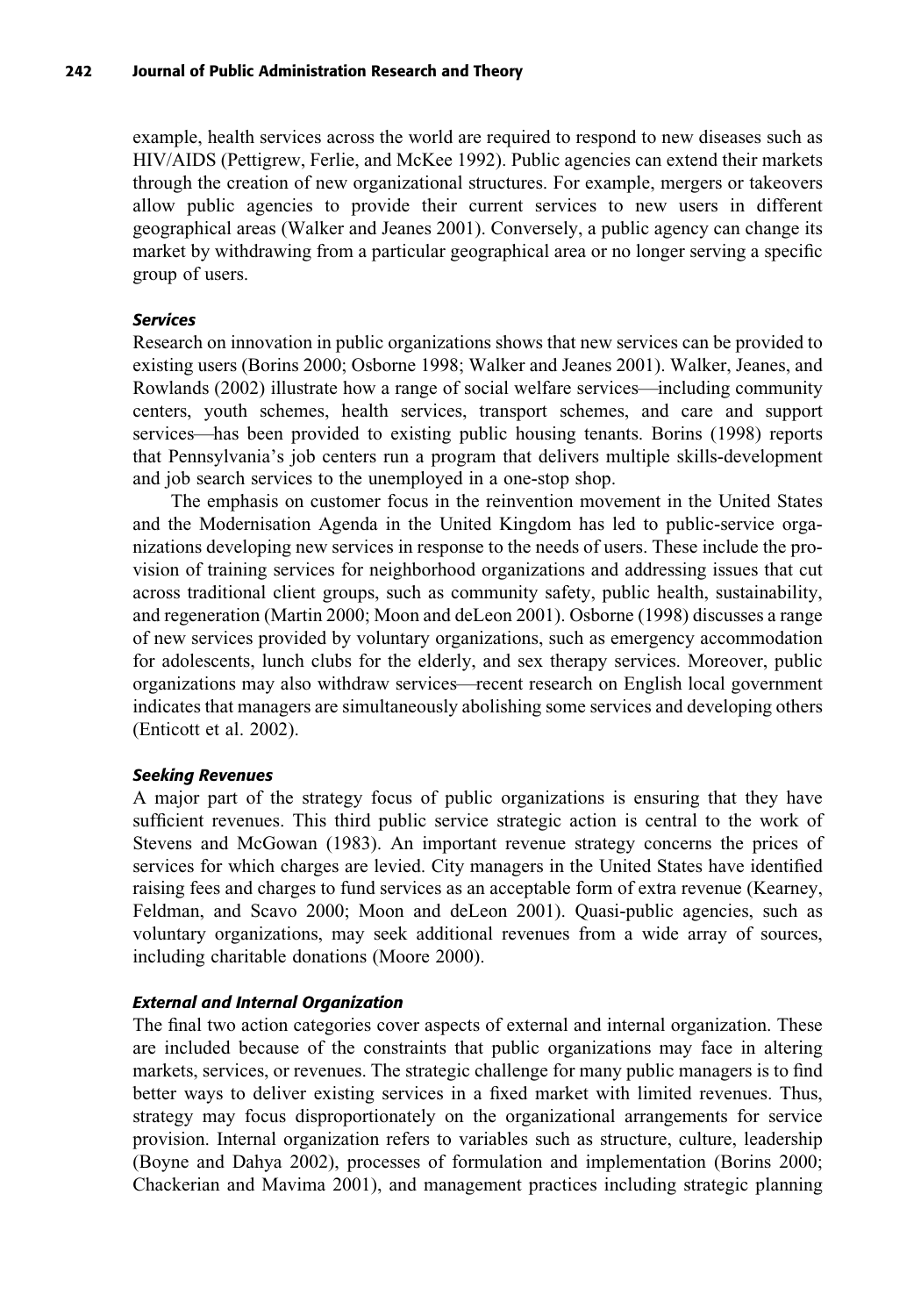(Berry 1994; Berry and Wechsler 1995), total quality management (Douglas and Judge 2001; Westphal, Gulait, and Shortell 1997), and the adoption of performance measurement systems (de Lancer Julnes and Holzer 2001). Programs of management reform frequently focus on internal changes. Moore (1995) illustrates in two case studies how a range of internal organizational strategies has been used by newly appointed chief executive officers to turn around failing public agencies. Actions include defining missions, redesigning production processes, and using systems of operational management to rectify problems.

External organization refers to the interorganizational relationships through which many public organizations provide services (Provan and Milward 1995). These arrangements may include collaboration (Huxham 2000), networks (Bevir and O'Brien 2001; Kickert, Klijn, and Koppenjan 1997; Meier and O'Toole 2001; Provan and Milward 2001), consortia or joint ventures (Wistow et al. 1994), partnerships (Bardach 1998; Lowndes and Skelcher 1998), and outsourcing services to private or nonprofit providers (Boyne 1998). This last form of external organizational change is now an established part of the repertoire of public organizations. For example, the Hong Kong Special Administrative Region Government has contracted out the management and maintenance of 400,000 units of its public rental housing stock to the private sector. Existing civil servants have been able to form management buyout companies and compete for contracts in protected competitions (Walker and Li 2002).

Changes to the internal and external organization are often simultaneous. Bozeman's (2002) analysis of tax systems modernization in the Internal Revenue Service (IRS) highlights changes in the technical knowledge of staff, organizational culture, internal management and leadership, and the approach to outsourcing. The central constraints faced by the IRS that resulted in an emphasis on internal and external change were regulation and oversight. The National Performance Review had a similar emphasis on internal and external actions, including downsizing, reducing administrative costs, reforming administrative systems, decentralization, the empowerment of frontline workers, cultural change, and improvements to service quality and work practices (Thompson 2000).

#### Combinations of Stance and Actions

Figure 5 shows that fifteen combinations of stance and actions are theoretically possible. Two questions arise: Are all the combinations practically feasible, and are they all equally likely? The prospector is an outward-looking organization searching for new markets, scanning the environment, and developing new services. It is, therefore, feasible that it will be changing its markets and services while seeking revenues. It is also likely to be changing its internal and external organization in order to align itself with new environments (Miles and Snow 1978). Reactors may be instructed to adopt any combination of strategic actions. Unlike a prospector, they may not be seeking to change their markets, services, and so on by their own volition, even if they recognize that environmental changes are pushing them in this direction. Rather, they wait to be cajoled or coerced to do so by their political superiors. Defenders are, by definition, unlikely to adopt all of the possible strategic actions. In particular, they are unlikely to change their markets but may modify their services. They are also likely to seek additional revenues and change their internal and external organization in order to provide existing services more efficiently and effectively. After we have eliminated the combination of defender/change markets from figure 5, we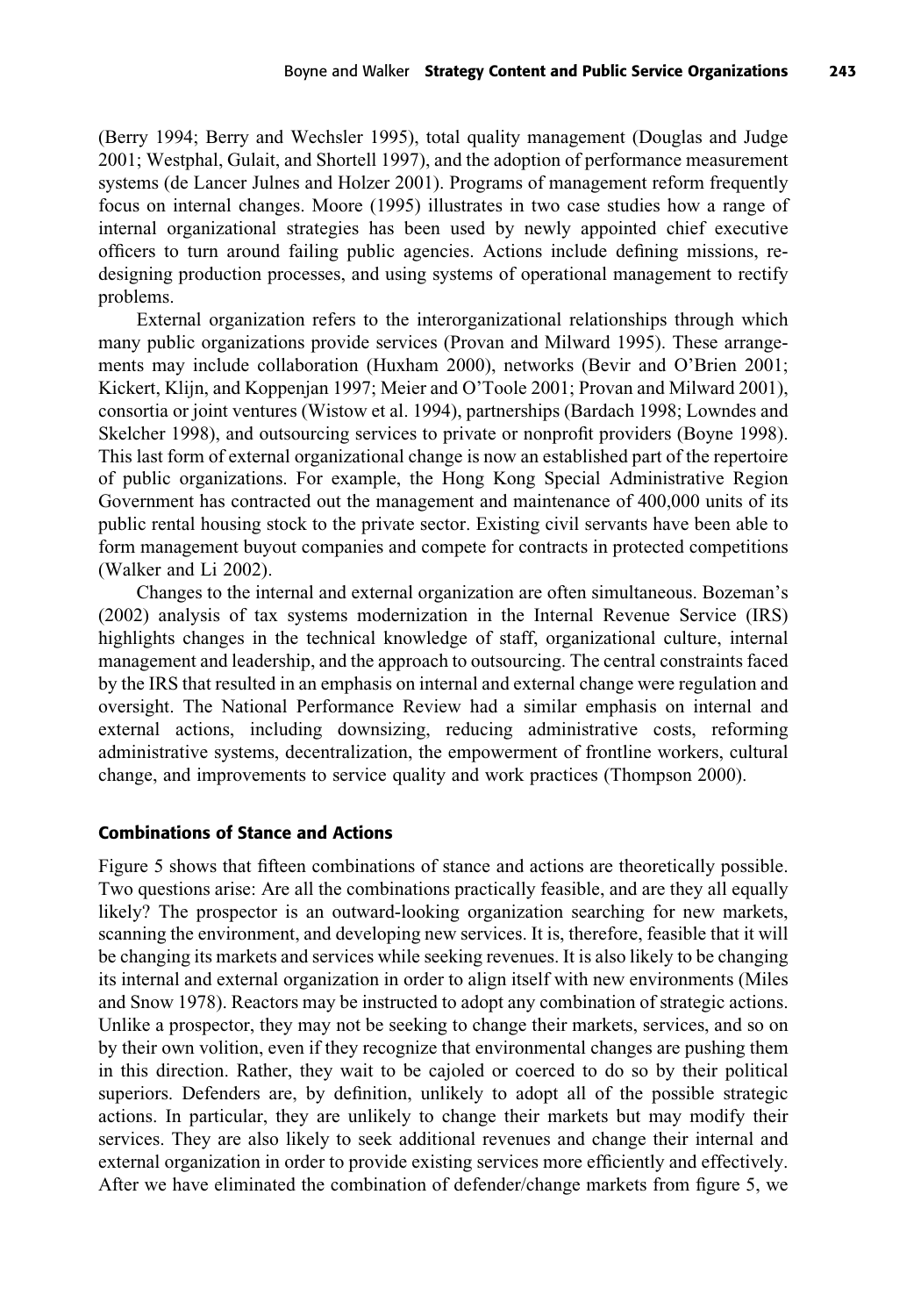|                            |                 | <b>Strategic Action</b> |                    |                            |          |                                       |  |
|----------------------------|-----------------|-------------------------|--------------------|----------------------------|----------|---------------------------------------|--|
|                            |                 | Change<br>markets       | Change<br>services | <b>Seeking</b><br>revenues | External | Internal<br>organization organization |  |
| <b>Stance</b><br>Strategic | Prospector      |                         |                    |                            |          |                                       |  |
|                            | <b>Defender</b> |                         |                    |                            |          |                                       |  |
|                            | Reactor         |                         |                    |                            |          |                                       |  |

#### Figure 5 A Classification Scheme for the Strategic Content of Public Organizations

are left with fourteen feasible combinations of strategic stance and strategic actions. However, not all of these combinations are equally likely in the public sector. We turn next to the specification of some preliminary propositions on the strategies that are prevalent in public organizations.

# PROPOSITIONS ON THE STRATEGY CONTENT OF PUBLIC ORGANIZATIONS

If we combine the distinctive features of public-sector strategy that we identified earlier (imposition and regulation) with the dimensions of stance and action in our matrix, then it is possible to identify the following hypotheses.

 $H_1$  There is a positive relationship between publicness and the extent to which organizations are reactors.

Public organizations are more likely than private organizations to be reactors because they are subject to more regulation. Furthermore, the prevalence of a reactor strategy within the public sector will vary positively with the level of regulation. A crucial issue here is likely to be senior officials' perceptions of the tightness of regulatory constraints. These perceptions, in turn, may be influenced by the longevity of a regulatory regime (a ''culture of reaction'' may develop over a long period) and the number of regulatory instruments wielded by higher bodies (see Ashworth, Boyne, and Walker 2002).

Evidence that is broadly consistent with hypothesis 1 is contained in Wechsler and Backoff's (1986) study of four state agencies in Ohio. The strategic stance of three of these agencies was ''reactive rather than proactive.'' Furthermore, the proactive agency was subject to weak external influence, whereas the reactive agencies had moderate or strong levels of external influence. Indirect support for hypothesis 1 is also provided by Smith and Grimm's (1987) finding that private firms in regulated environments are significantly more likely to follow reactor strategies.

A test of hypothesis 1 would require measures of the three dimensions of publicness (ownership, source of funding, type of external control) and data on the actual adoption of a reactor strategy. The latter could be based on the strength of the link between the edicts and preferences of regulators and the direction of organizational change. In other words,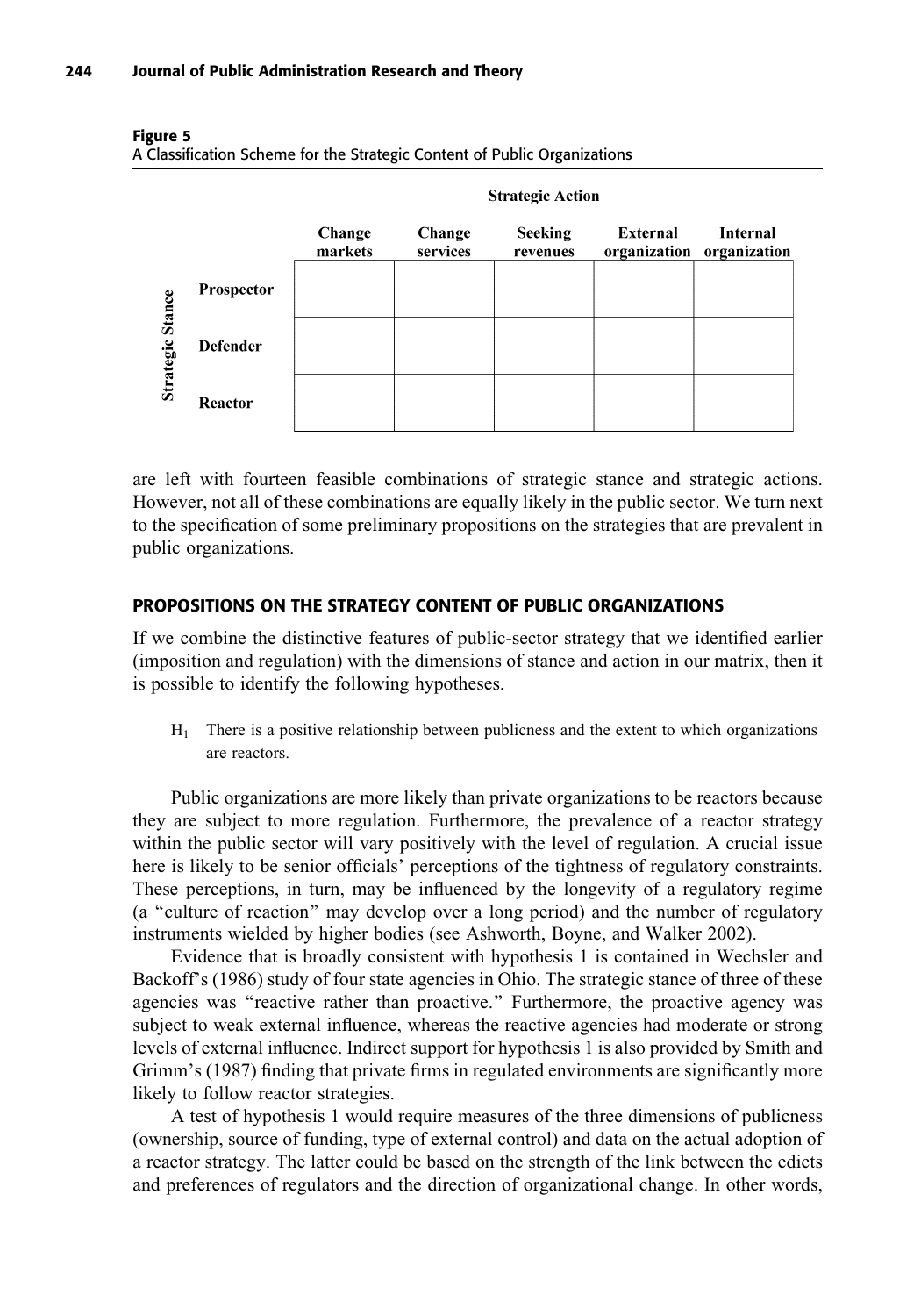the problem of measuring a reactor strategy is analogous to that of assessing the extent to which one organization controls another (Pfeffer and Salancik 1978). To what extent are the actions of a ''subordinate'' not only consistent with the wishes of a ''superior'' but also different from the behavior that would have occurred anyway (Boyne 1996)? To some extent, a reactor may change its strategic posture before the receipt of formal instructions, in the expectation that compliance will soon become necessary. Nevertheless, the typical response of managers in a reactor organization to the question ''Why did you change your strategy?" would be "Because we were told to."

 $H<sub>2</sub>$  There is a positive relationship between publicness and strategic actions that focus on external and internal organizational change.

Public organizations are more likely than private organizations to be in the boxes at the right-hand side of figure 5 because they have limited choices to change markets, services, and revenues. Public agencies typically operate in a fixed geographical market that is defined by their national, regional, or local boundaries. Moreover, they may be required legally to provide particular services and be debarred from diversifying their activities (e.g., U.K. local governments do not have the power to run hospitals). The range of strategies for raising revenue may also be legally constrained. Thus, the remaining strategic options (the "default" options) are to focus on external or internal organizational change. Constraints on other types of strategy content explain why public management reforms concentrate so heavily on new organizational arrangements for service provision. Although this phenomenon has been widely noted (see Boyne et al. 2003; Pollitt and Bouckaert 2000), it has not previously been placed in the context of a model of publicsector strategy.

Evidence from Hickson et al.'s (1986) comparison of strategic decisions in public and private organizations is consistent with hypothesis 2: 70 percent of public decisions concerned external or internal structure, whereas only 55 percent of private decisions fell into these categories of strategic action. Borins's (1998) study of innovation in Canada and the United States also indicates that the strategic actions of public organizations are directed more toward internal and external change than toward markets, services, or revenues. Of the 217 innovations included in the study, 30 percent are external changes, 48 percent are internal changes, and only 22 percent concern new markets or services. Boschken's (1988) study of west coast U.S. ports illustrates the strategic actions used by defenders and reactors. These were typically internal and included the frequent appointments of new chief executive officers and the adoption of planning systems. Brudney, Herbert, and Wright (1999) find that internal changes dominated reinvention actions in state agencies. Of the eleven actions that chief executive officers indicated had been partially or fully implemented, one was a change in services, one was an external change, and the remaining nine were internal changes including strategic planning, qualityimprovement programs, benchmarks for measuring outcomes, decentralization of decision making, and systems for measuring customer satisfaction. Similarly, Thompson and Ingraham (1996) find that of the forty-eight innovations adopted in reinvention labs, nine were external changes, and thirty-nine were internal.

H3 There is a positive relationship between political centralization and the extent to which public organizations are reactors.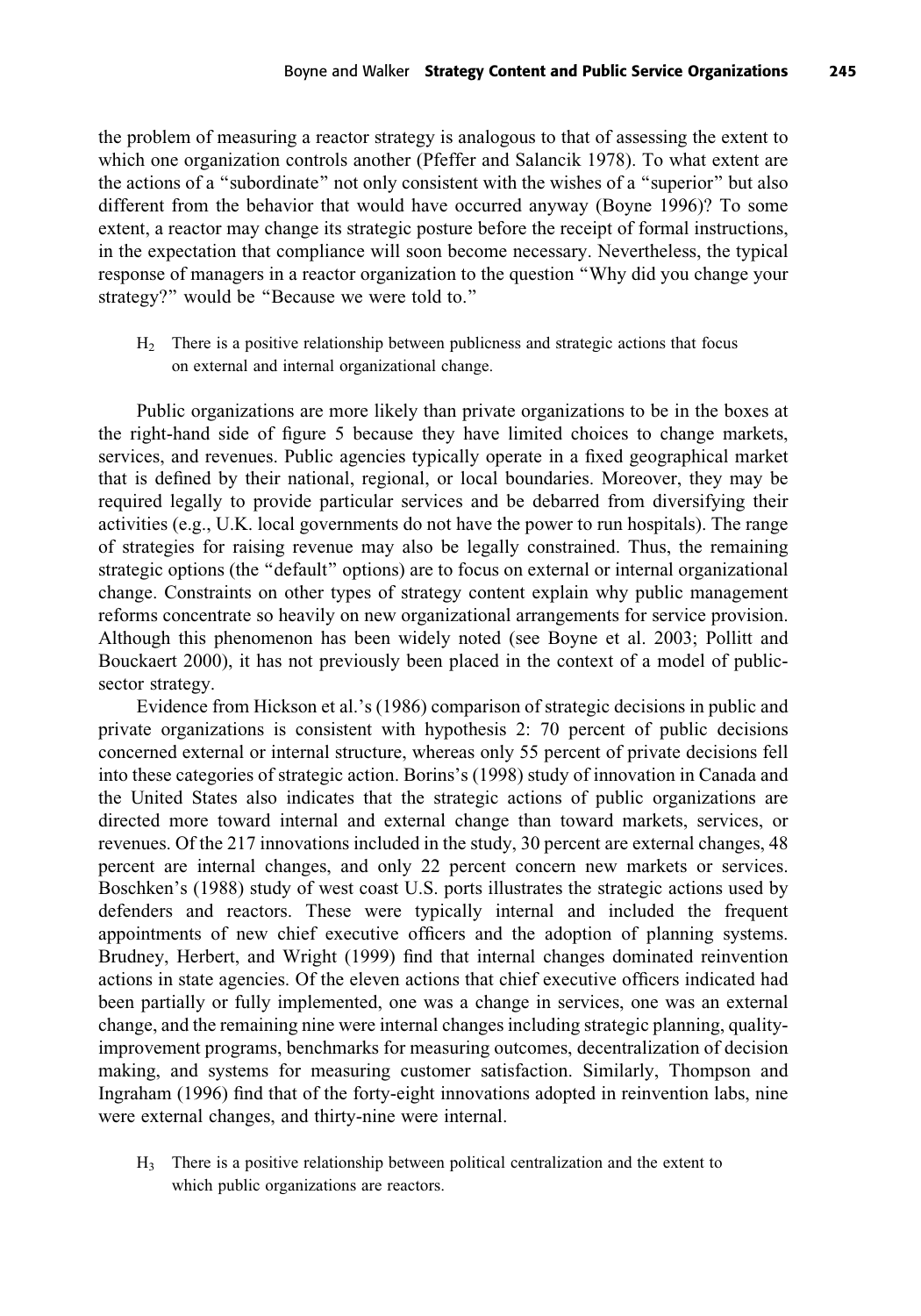The nature of the political system will affect the strategy content of public organizations. If power is concentrated in a small set of political institutions, then public managers may lack the legal autonomy to select their own strategies. Moreover, they come to believe that little purpose is served by developing strategies that will be overruled or superseded by centrally imposed strategies. This implies that a reactor stance will be more common in unitary political systems (e.g., the United Kingdom) than in federal systems (e.g., the United States and Australia) where power is constitutionally dispersed. Furthermore, a reactor stance will become more common as power is centralized within a given formal constitutional arrangement. Empirical studies have used indicators of political centralization that include the distribution of legislative and fiscal powers among different units of government (Boyne 1985). If hypothesis 3 is valid, then a reactor strategy should be more common where the ''concentration ratio'' for such variables is high.

 $H_4$  The higher an organization sits in a governmental hierarchy, the less likely it is to be a reactor.

Public agencies at the apex of political systems (e.g., central departments in national governments) are less likely to have strategies imposed on them or to be regulated by other levels of government in unitary political systems or state governments in federal systems. By contrast, local governments are likely to be instructed and regulated by central government. A corollary is that, within a level of government, the ''corporate center'' of an organization is less likely to be a reactor than are the functional departments that it oversees and attempts to control. This assumes that governments possess an effective as well as a formal "chain of command."

A qualification to hypothesis 4 is that small units at the very lowest level of government may effectively be ''off the radar screen'' of regulators and thereby have the freedom to adopt a prospector stance. In this case, the relationship between level of government and a reactor strategy may be nonlinear.<sup>1</sup> A test of hypothesis 4 requires a count of the number of levels in a governmental hierarchy and the identification of the location of different organizations within this.

 $H<sub>5</sub>$  There is a positive relationship between slack resources and the extent to which public organizations are prospectors.

Slack resources allow an organization to purchase innovations, absorb failure, bear the costs of instituting innovations, explore new ideas in advance of an actual need (Rosner 1968), and adapt to internal and external pressures for change (Bourgeois 1981). Indeed, innovation often requires additional staff and extra resources for its development and implementation (Cyert and March 1963). Regulators may affect the availability of slack resources in public organizations by, for example, seeking to achieve better value for money or redistributing slack resources among public organizations, which will reduce the likelihood that regulatees might pursue a prospector strategy. Evidence from Berry's (1994) study of strategic planning, Damanpour's (1987) examination of the determinants

<sup>1</sup> We are grateful to one of the journal's reviewers for this point.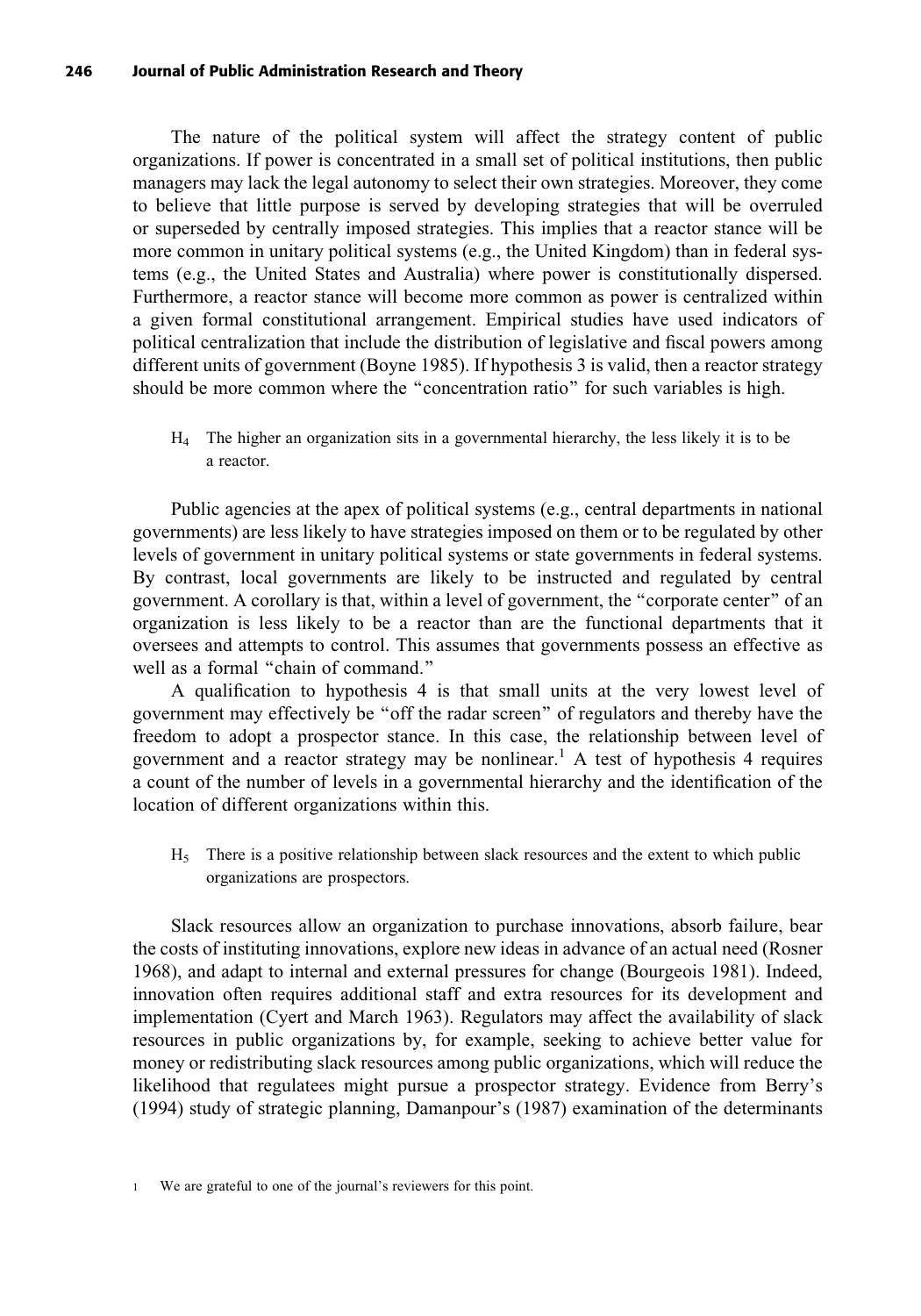of innovation adoption in public libraries, and Kimberly and Evanisko's (1981) investigation of hospitals is supportive of a positive relationship between slack and innovation. Prospectors are likely to have resources beyond what an organization requires to maintain its operations (Damanpour 1991). Conversely, the research findings of Barker and Barr (2002) indicate that there is a negative relationship between organizational slack and a focus on the efficiency element of a defender strategy.

In empirical studies, measures of slack include financial and human resources. Financial measures cover an organization's budget, sources of finance, expenditure on its main activity, and fiscal health (Atkin and Hage 1971; Berry 1994; Daft and Becker 1978). Human resource measures include changes in the number of staff working for a public agency (Bourgeois 1981).

H6 There is a positive relationship between leaders' time in office and the adoption of a defender stance.

A turnover of political or managerial elites is likely to be associated with a quest for a different strategic orientation, whereas long-serving leaders are likely to be committed to the status quo. Miller argues that established chief executives are reluctant to adopt new strategies, whereas new leaders ''can change things without the embarrassment of reversing prior policies or commitments and without the pain of destroying cherished credos'' (1993, 643). This assumes that organizational elites have not only the desire but also the power to shape strategy (Boyne and Dahya 2002). Whether new leaders adopt a prospector or reactor stance will partly depend on  $(a)$  their personal preferences and management style—some may have a disposition toward risk and innovation, whereas others emphasize caution and accountability to higher bodies—and  $(b)$  the tightness of the regulatory regime—as noted above, strict control by superior bodies is likely to suppress any willingness to pursue a prospector strategy.

#### **CONCLUSION**

In this article we have provided a classification of the strategy content of public organizations. This was achieved by reviewing existing models of strategy content and by addressing four problems in the literature: the false conflicts between strategy typologies, the simplistic and unidimensional classifications that seek to locate organizations in mutually exclusive boxes, the failure to recognize the distinctive characteristics of public organizations, and weaknesses in classifications of public-sector strategies.

Our classification of strategy content for public organizations has two dimensions stance and actions. The three strategic stances in our framework are prospectors, defenders, and reactors. The range of strategic actions that can be used to operationalize a stance covers markets, services, revenues, and external and internal organization. We argued that fourteen of the fifteen combinations of stance and actions are theoretically feasible (defenders are, by definition, unlikely to change markets). It is possible for a public organization to occupy a variety of the fourteen strategy content cells because strategy is continuous and dynamic rather than categorical and static. Nevertheless, we have postulated that public organizations will typically occupy a fairly narrow range of strategic positions. In particular, they are more likely than their private-sector counterparts to be reactors rather than prospectors or defenders. Moreover, their strategic actions are likely to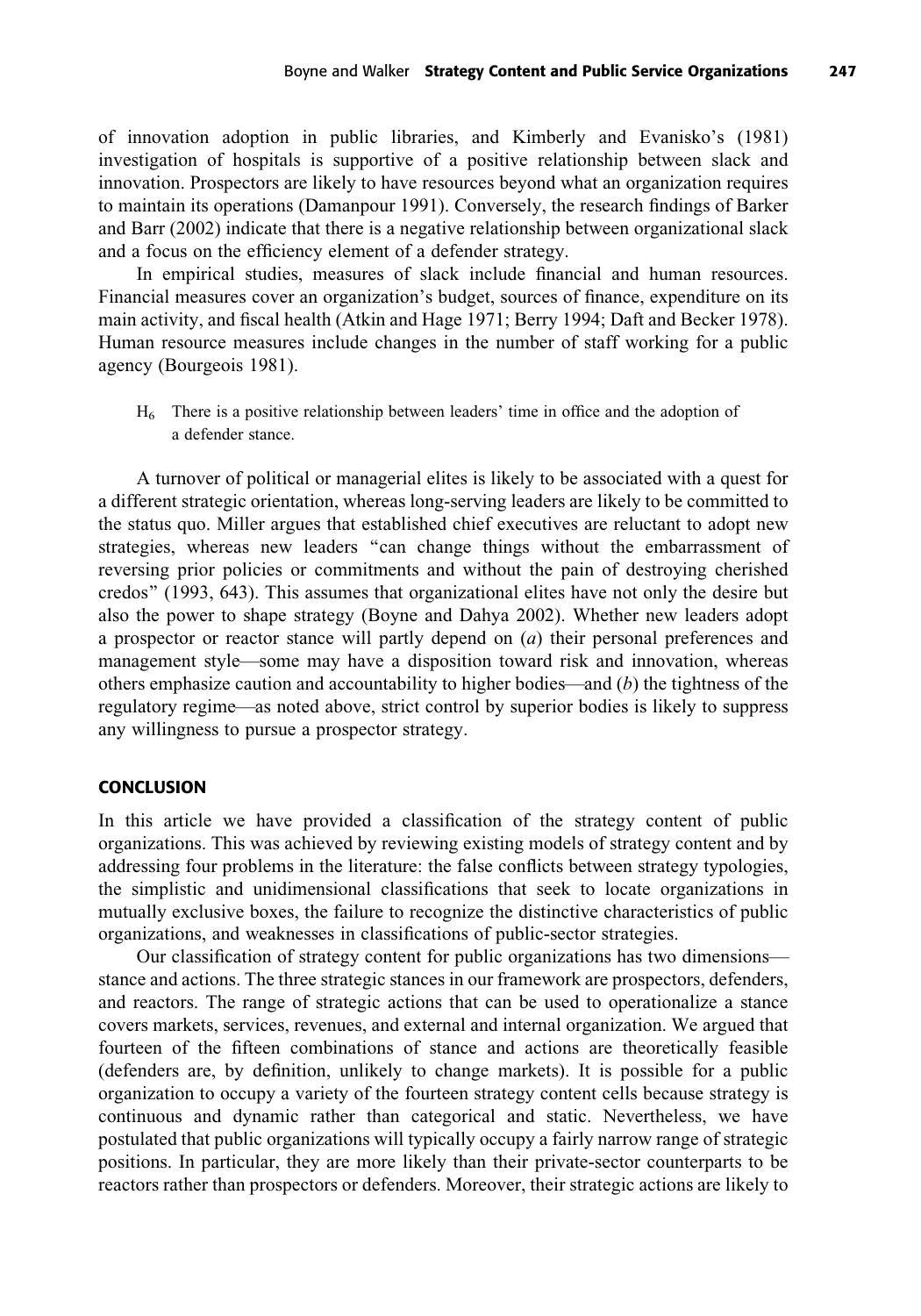focus disproportionately on external and internal organization because of political limits on their discretion to pursue new markets, services, and sources of revenue.

The strategy content framework that we have developed can be used as the basis for a stream of empirical research on public organizations. In particular, three major questions arise. First, does the framework capture the variety of strategy content in public-service organizations? An answer to this question will require extensive mapping and measurement of strategic stance and actions. Second, how can the pattern of strategy content be explained? We have suggested several propositions that can be tested empirically. Further explanations of interorganizational differences in strategy content will no doubt emerge from theoretical and empirical work in this area. Finally, what are the implications of different strategies for organizational performance? We have suggested that a reactor stance may not be the ''lemon'' of strategy in public organizations, but in what circumstances are different strategies likely to be successful? We have also argued that internal and external organizational actions are more readily achievable in public organizations, but are these changes more likely to result in higher organizational performance than changes in markets, services, and revenues? Answers to such questions not only will contribute to academic knowledge but may also help policy makers to design better programs of public reforms that reflect the distinctive aspects of the strategy content of public organizations.

#### REFERENCES

- Ashworth, Rachel A., George A. Boyne, and Richard M. Walker. 2002. Regulation in the public sector: Theories and cases. Policy and Politics 30: 195–211.
- Atkin, Michael, and James Hage. 1971. The organic organization of innovation. Sociology 5: 63–82.
- Aulich, Christopher. 1999. Bureaucratic limits to markets: The case of local government in Victoria, Australia. Public Money and Management 19 (4): 37–44.
- Bardach, Eugene. 1998. Managerial craftsmanship: Getting agencies to work together. Washington, DC: Brookings Institution.
- Barker, Vincent L., and Pamela Barr. 2002. Linking top manager attributions to strategic reorientation in declining firms attempting turnarounds. Journal of Business Research 55: 963–79.
- Berry, Francis S. 1994. Innovation in public management: The adoption of strategic planning. Public Administration Review 54: 322–30.
- Berry, Francis S., and Barton Wechsler. 1995. State agencies' experiences with strategic planning: Findings from a national survey. Public Administration Review 55: 159-68.
- Bevir, Mark, and David O'Brien. 2001. New Labour and the public sector in Britain. Public Administration Review 61: 535–47.
- Borins, Stansford. 1998. Innovating with integrity: How local heroes are transforming American government. Washington, DC: Georgetown University Press.
	- -. 2000. What border? Public management innovation in the United States and Canada. Public Administration Review 54: 322–29.
- Boschken, Herman. 1988. Strategic design and organisational change. Tuscaloosa: University of Alabama Press.
- Bourgeois, L. J. 1981. On the measurement of organizational slack. Academy of Management Review 6: 29–39.
- Boyne, George A. 1985. Theory, methodology and results in political science: The case of output studies. British Journal of Political Science 15: 473–512.
	- 1996. Constraints, choices and public policies. London: JAI Press.
- ———. 1998. Bureaucratic theory meets reality: Public choice and service contracting in U.S. local government. Public Administration Review 58: 474–84.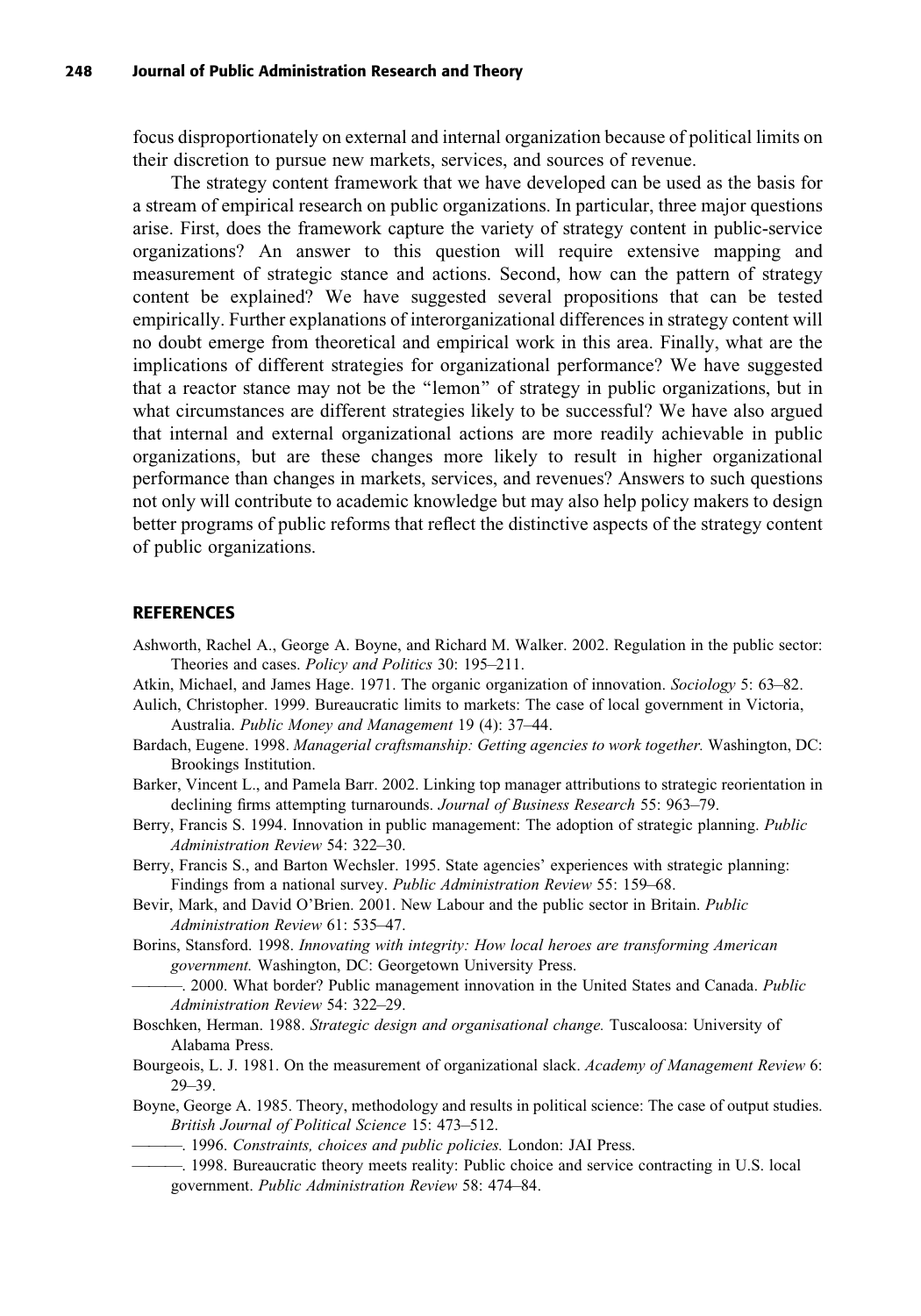- 2003. What is public service improvement? Public Administration 81: 211–27. Boyne, George A., Rachel A. Ashworth, and Martin Powell. 2001. Environmental change, leadership

- succession and incrementalism in local government. Journal of Management Studies 38: 859-78.
- Boyne, George A., and Jay Dahya. 2002. Executive succession and the performance of public organizations. Public Administration 80: 179–200.
- Boyne, George A., Catherine Farrell, Jennifer Law, Martin Powell, and Richard Walker. 2003. Evaluating public management reforms: Principles and practice. Buckingham, UK: Open University Press.
- Boyne, George A., Martin Kitchener, and Ian Kirkpatrick. 2001. Introduction to the Symposium on New Labour and the Modernisation of Public Management. Public Administration 79: 1–4.
- Bozeman, Barry. 1987. All organizations are public. San Francisco, CA: Jossey-Bass.
- ———. 2002. Government management of information technology: Lessons from the Internal Revenue Service's tax systems modernization. Arlington, VA: PricewaterhouseCoopers.
- Bozeman, Barry, and James Straussman. 1990. Public management strategies. San Francisco, CA: Jossey-Bass.
- Brudney, Jeffrey, F. Ted Herbert, and Deil S. Wright. 1999. Reinventing government in the American states: Measuring and explaining administrative reform. Public Administration Review 59: 19–30.
- Campbell-Hunt, Colin. 2000. What have we leaned about generic competitive strategy? A meta-analysis. Strategic Management Journal 21: 127–54.
- Chackerian, Richard, and Paul Mavima. 2001. Comprehensive administrative reform implementation: Moving beyond single issue implementation research. Journal of Public Administration Research and Theory 11: 353–78.
- Chrisman, James J., Charles W. Hofer, and William R. Boulton. 1988. Towards a system for classifying business strategies. Academy of Management Review 13: 413–28.
- Conant, Jeffrey S., M. P. Mokwa, and P. R. Varadarajan. 1990. Strategic types, distinctive marketing competencies and organizational performance: A multiple measures-based study. *Strategic* Management Journal 11: 365–83.
- Cyert, Robert, and James March. 1963. A behavioral theory of the firm. Englewood Cliffs, NJ: Prentice-Hall.
- Daft, Richard L., and Selwyn W. Becker. 1978. The innovative organization. New York: Elsevier.
- Damanpour, Fariborz. 1987. The adoption of technological, administrative, and ancillary innovations: Impact of organizational factors. Journal of Management 13: 675–88.
- ———. 1991. Organizational innovation: A meta-analysis of effects of determinants and moderators. Academy of Management Journal 34: 555–90.
- de Lancer Julnes, Patma, and Marc Holzer. 2001. Promoting the utilization of performance measures in public organizations: An empirical study of factors affecting adoption and implementation. Public Administration Review 61: 693–705.
- DiMaggio, Paul, and William Powell. 1983. The iron cage revisited: Institutional isomorphism and collective rationality in organizational fields. American Sociological Review 48: 147–60.
- Douglas, Thomas J., and William Q. Judge Jr. 2001. Total quality management implementation and competitive advantage: The role of structural control and exploration. Academy of Management Journal 44: 158–69.
- Downs, Anthony. 1967. Inside bureaucracy. Boston, MA: Little Brown.
- Enticott, Gareth, Richard M. Walker, George A. Boyne, Steve Martin, and Rachel A. Ashworth. 2002. Best value in English local government: Summary results of the census of local authorities in 2001. Available at www.odpm.gov.uk.
- Fahey, Liam, and H. Kurt Christensen. 1988. Evaluating the research on strategy content. Journal of Management 12: 167–83.
- Fox-Wolfgramm, Susan, Kimberly Boal, and James Hunt. 1998. Organizational adaptation to institutional change: A comparative study of first-order change in prospector and defender banks. Administrative Science Quarterly 43: 87–126.
- Ginsberg, Ari. 1984. Operationalizing organizational strategy: Toward an integrative framework. Academy of Management Review 9: 548–57.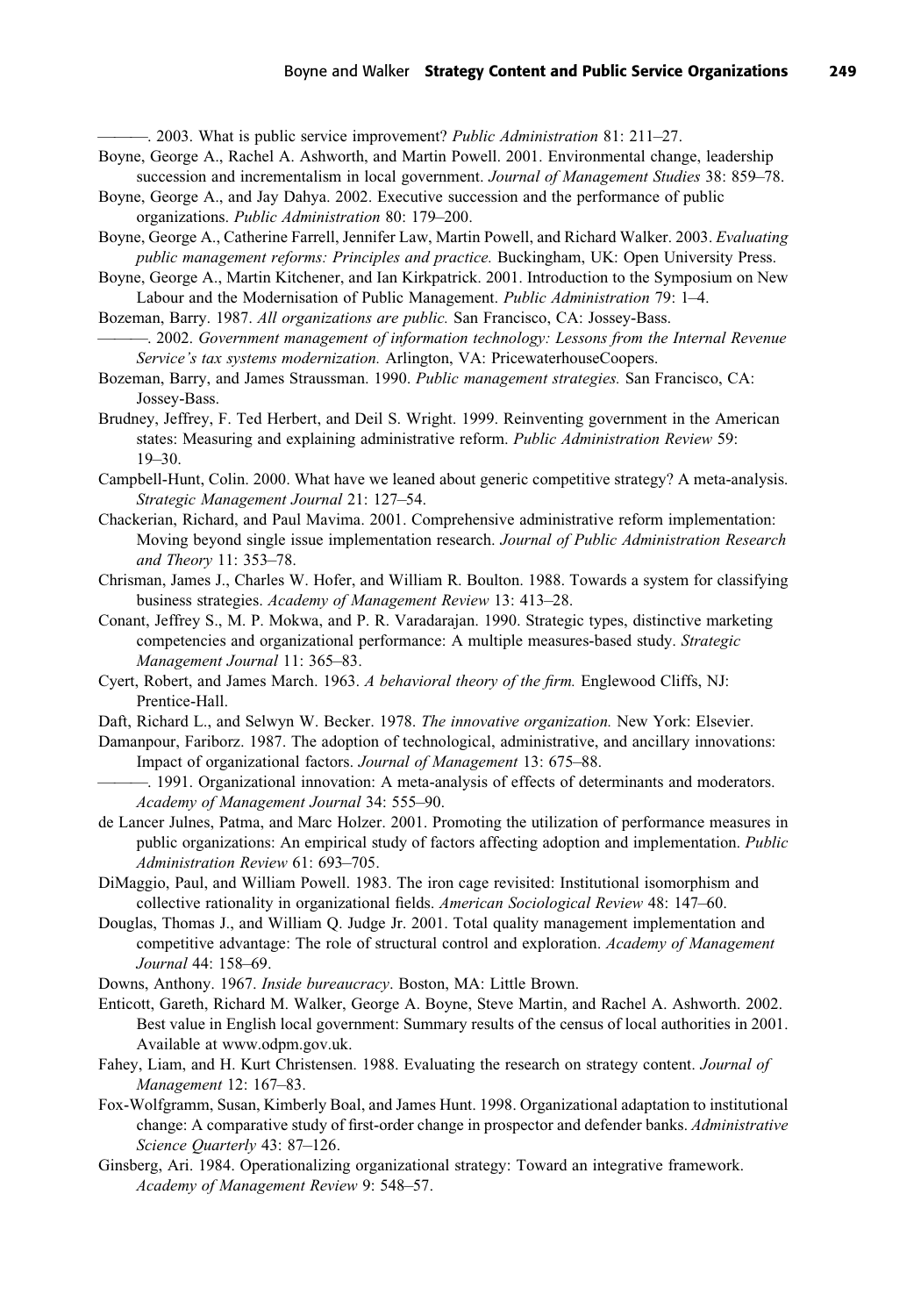- Greer, Alan, and Paul Hoggett. 1999. Public policies, private strategies and local public spending bodies. Public Administration 77: 235–56.
- Harrigan, Kathryn R. 1980. Strategies for declining industries. Lexington, MA: Heath.
- Hart, Stuart. 1992. An integrative framework for strategy-making processes. Academy of Management Review 17: 327–51.
- Hickson, David, Richard Butler, David Cray, Geoffrey Mallory, and David Wilson. 1986. Top decisions. Oxford: Blackwell.
- Hill, Charles. 1988. Differentiation versus low cost or differentiation and low cost: A contingency framework. Academy of Management Review 13: 401–12.
- Hood, Christopher, C. James Scott, Jones G. Oliver, and Tony Travers. 1999. Regulation inside government: Waste-watchers, quality police, and sleaze-busters. Oxford: Oxford University Press.
- Huxham, Chris. 2000. The challenge of collaborative governance. Public Management Review 2: 337–57.
- Inkpen, Andrew, and Nundah Chaudhury. 1995. The seeking of strategy where it is not: Towards a theory of strategy absence. Strategic Management Journal 16: 313–23.
- Kaufman, Herbert. 1985. Time, chance and organizations. Chatham, NJ: Chatham House.
- Kearney, Richard, Barry M. Feldman, and Carmine P. F. Scavo. 2000. Reinventing government: City manager attitudes and actions. Public Administration Review 60: 535–48.
- Ketchen, David J., Jr., James B. Thomas, and Reuben R. McDaniel Jr. 1996. Process, content and context: Synergistic effects on organizational performance. Journal of Management 22: 231–57.
- Kickert, Walter J. M., Erik-Hans Klijn, and Jool F. M. Koppenjan, eds. 1997. Managing complex networks: Strategies for the public sector. London: Sage.
- Kimberly, John R., and Michael Evanisko. 1981. Organizational innovation: The influence of individual, organizational, and contextual factors on hospital adoption of technological and administrative innovations. Academy of Management Journal 24: 689–713.
- Lowndes, Vivien, and Chris Skelcher. 1998. The dynamics of multi-organizational partnerships: An analysis of changing modes of governance. Public Administration 76: 313–33.
- Martin, Steve. 2000. Implementing "best value": Local public services in transition. Public Administration 78: 209–27.
- Meier, Kenneth J., and Laurence J. O'Toole Jr. 2001. Managerial strategies and behaviour in networks: A model with evidence from U.S. public education. Journal of Public Administration Research and Theory 11: 271–93.
	- ———. 2002. Public management and organizational performance: The impact of managerial quality. Journal of Policy Analysis and Management 21: 629–43.
- Miles, Robert E., and Charles C. Snow. 1978. Organizational strategy, structure and process. New York: McGraw-Hill.
- Miller, A., and G. G. Dess. 1993. Assessing Porter's (1980) model in terms of its generalizability, accuracy and simplicity. Journal of Management Studies 30: 553–85.
- Miller, Danny. 1986. Configurations of strategy and structure: Towards a synthesis. Strategic Management Journal 7: 233–49.
- 1993. Some organizational consequences of CEO succession. Academy of Management Journal 36: 643–59.
- Mintzberg, Henry. 1988. Generic strategies: Towards a comprehensive framework. In Advances in strategic management, ed. R. Lamb and P. Shrivastara, 1–67. London: JAI Press.
- Montgomery, Cynthia A., Birger Wernerfelt, and Srinivasan Balakrishnan. 1989. Strategy content and the research process: A critique and commentary. Strategic Management Journal 10: 189–97.
- Moon, M. J., and Peter deLeon. 2001. Municipal reinvention: Managerial values and diffusion amongst municipalities. Journal of Public Administration Research and Theory 11: 327–51.
- Moore, Mark. 1995. Creating public value: Strategic management in government. Cambridge, MA: Harvard University Press.
	- ———. 2000. Managing for value: Organizational strategy in for-profit, nonprofit, and governmental organizations. Nonprofit and Voluntary Sector Quarterly 29: 183–204.
- Mouritzen, Paul. 1992. Managing cities in austerity. London: Sage.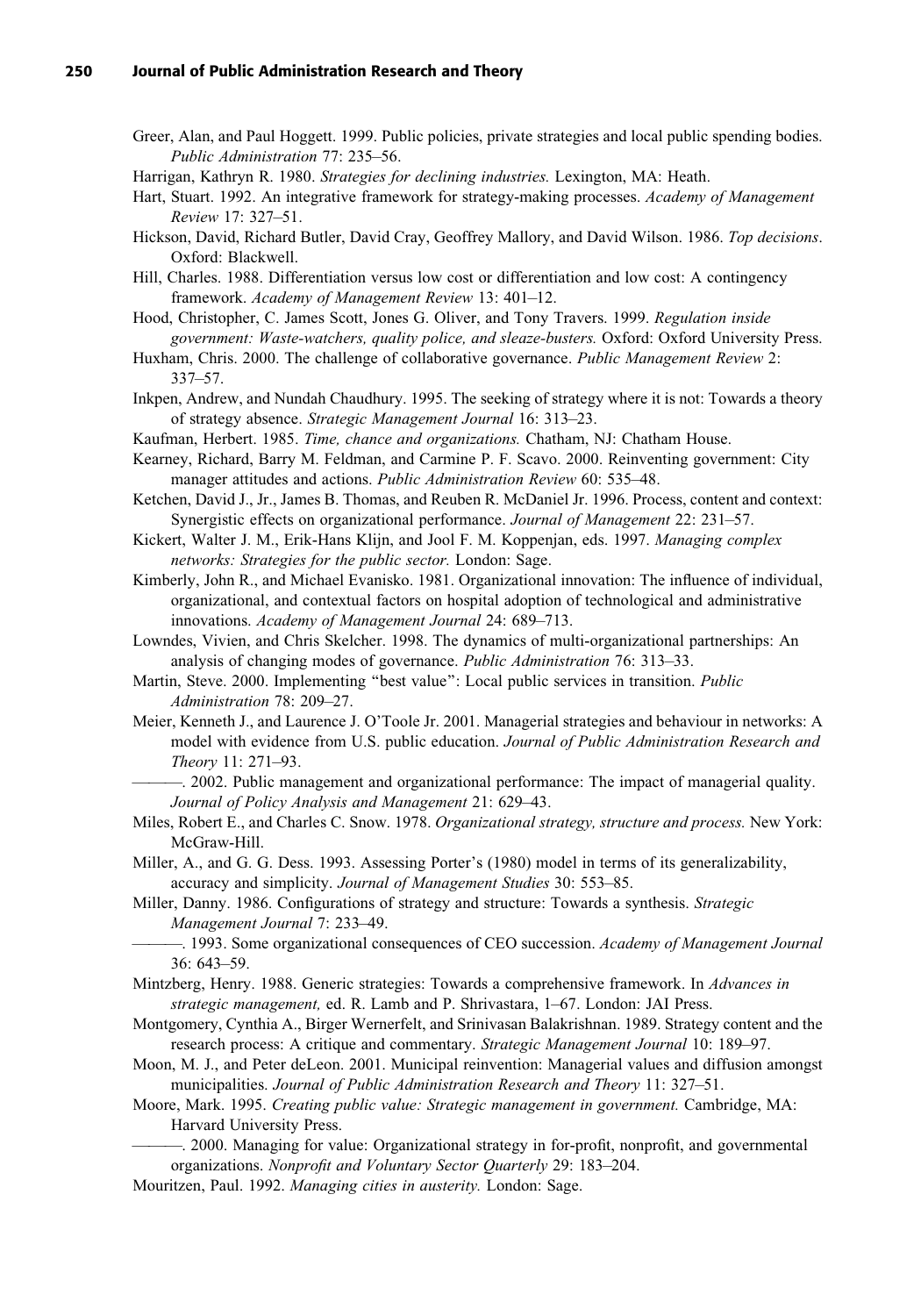- Nutt, Paul, and Robert Backoff. 1993. Organizational publicness and its implications for strategic management. Journal of Public Administration Research and Theory 3: 209–31.
	- ———. 1995. Strategy for public and third sector organizations. Journal of Public Administration Research and Theory 5: 189–211.
- Osborne, Stephen P. 1998. Voluntary organizations and innovation in public services. New York: Routledge.
- Pettigrew, Andrew, Ewan Ferlie, and Lorna McKee. 1992. Shaping strategic change. London: Sage.
- Pfeffer, J., and C. Salancik. 1978. The external control of organizations. New York: Harper and Row.
- Pollitt, Christopher, and Geert Bouckaert. 2000. Public management reform: A comparative analysis. Oxford: Oxford University Press.
- Porter, Michael E. 1980. Competitive strategy. New York: Free Press.
- Provan, Keith, and H. Brinton Milward. 1995. A preliminary theory of interorganizational network effectiveness: A comparative study of four community mental health systems. Administrative Science Quarterly 40: 1–33.
- ———. 2001. Do networks really work? A framework for evaluating public-sector organizational networks. Public Administration Review 61: 414–423.
- Rainey, Hal. 1997. Understanding and managing public organizations. San Francisco, CA: Jossey-Bass.
- Rainey, Hal, and Paula Steinbauer. 1999. Galloping elephants: Developing elements of a theory of effective government organizations. Journal of Public Administration Research and Theory 9: 1–32.
- Ring, Peter. 1988. Strategic issues: What are they and where do they come from? In Strategic planning, ed. J. Bryson and R. Einsweiler, 121–43. Chicago: Planners Press.
- Ring, Peter, and James Perry. 1985. Strategic management in public and private organizations: Implications of distinctive contexts and constraints. Academy of Management Review 10: 276–86.
- Rosner, Mark. 1968. Economic determinants of organizational innovation. Administrative Science Quarterly 12: 614–25.
- Rubin, Michael. 1988. Sagas, ventures quests and parlays: A typology of strategies in the public sector. In Strategic planning, ed. J. Bryson and R. Einsweiler, 84–105. Chicago: Planners Press.
- Segev, Eli. 1989. A systematic comparative analysis and synthesis of two business-level strategic typologies. Strategic Management Journal 10: 487–505.
- Shepherd, William. 1990. The economics of industrial organization. Englewood Cliffs, NJ: Prentice-Hall.
- Shortell, Stephen M., and Edward J. Zajac. 1990. Perceptual and archival measures of Miles and Snow's strategic types: A comprehensive assessment of reliability and validity. Academy of Management Journal 33: 817–32.
- Slater, Stanley F., and Eric M. Olson. 2000. Strategy type and performance: The influence of sales force management. Strategic Management Journal 21: 813–29.
- Smith, Ken, and Curtis Grimm. 1987. Environmental variation, strategic change and firm performance: A study of railroad deregulation. Strategic Management Journal 8: 363–76.
- Stevens, John, and Robert McGowan. 1983. Managerial strategies in municipal government organizations. Academy of Management Journal 26: 527–34.
- Thompson, James R. 2000. Reinvention as reform: Assessing the National Performance Review. Public Administration Review 60: 508–50.
- Thompson, James R., and Patricia W. Ingraham. 1996. The reinvention game. Public Administration Review 56: 291–98.
- Venkatraman, V., and J. Grant. 1986. Construct measurement in organizational strategy research: A critique and proposal. Academy of Management Review 11: 71–87.
- Walker, Orville, and Robert Ruekert. 1987. Marketing's role in the implementation of business strategies: A critical review and conceptual framework. Journal of Marketing 51: 15–33.
- Walker, Richard M. 1998. Regulatory and organizational issues in market-led social housing—The case of the Netherlands. Regional Studies 32: 79–85.
- Walker, Richard M., and Emma Jeanes. 2001. Innovation in a regulated service: The case of English housing associations. *Public Management Review* 4: 525–50.
- Walker, Richard M., Emma Jeanes, and Robert O. Rowlands. 2002. Measuring innovation—Applying the literature-based innovation output indicator to public services. Public Administration 80: 201–14.